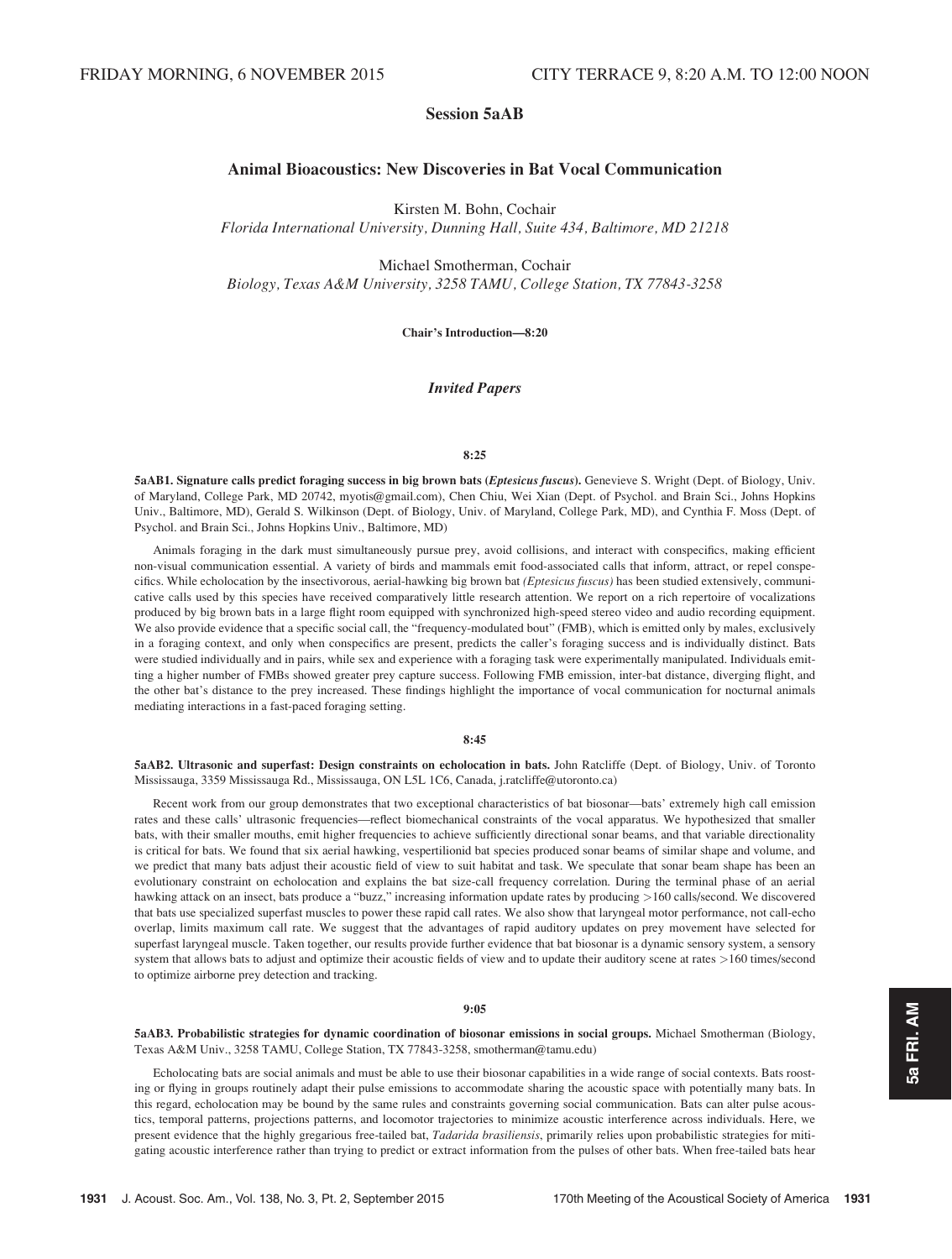the pulses of another bat they shift the timing of subsequent pulse emissions following a randomized back-off algorithm similar to those that have evolved in artificial wireless communications systems. Importantly, this behavior is only effective if all bats strictly follow the same strategy. I will present the results of recent measurements of this back-off algorithm and use computational modeling to illustrate how and when it improves sonar imaging in social settings.

## 9:25

5aAB4. Vocal flexibility and regional variation in free-tailed bat songs. Israel Salazar (Biological Sci., Florida Int.. Univ., 11200 S. W. 8th St., Office DM 438A, Miami, FL 33199, isala004@fiu.edu) and Kirsten Bohn (Biology, Johns Hopkins Univ., Baltimore, MD)

Male Brazilian free tailed bats (*Tadarida brasiliensis*), sing to attract females and defend territories during the mating season. These songs are unusual among mammalian vocalizations in that they are highly complex and hierarchically structured. Songs are composed of multiple syllables which are combined into three phrases that vary in number and order across renditions. While much work has been done on regional vocal variation in birds, relatively a few studies have found similar evidence in mammals. This study aimed to determine if T. brasiliensis songs vary across agographical regions. To accomplish this, we compared spectro-temporal characteristics, and phrase composition of songs recorded from wild colonies in various locations throughout Florida, Georgia, and Texas. Although we found considerable inter-individual and within-individual variation, there are salient regional differences in song structure. These findings combined with a high level of within-individual flexibility, and the lack of local adaptation in foraging echolocation pulses, support a possible role of vocal learning in song production in this species.

## 9:45–10:00 Break

#### 10:00

5aAB5. Geographic variation in contact calls emitted by a leaf-roosting bat suggest distinct modes of vocal transmission. Karina Montero and Erin H. Gillam (Biological Sci., North Dakota State Univ., NDSU Dept. 2715, Stevens Hall 201, PO Box 6050, Fargo, ND 58108-6050, Erin.Gillam@ndsu.edu)

Group behaviors, such as coordination and information exchange, are typically mediated by acoustic signals known as contact calls. Although these vocalizations are widespread, the mechanisms driving variation in acoustic features within and between populations remain poorly understood. Our study examines whether patterns of variation in two contact calls emitted by Spix's disk winged bats, Thyoptera tricolor, are congruent with patterns of genetic distance among populations isolated by a geographic barrier. T. tricolor is a leaf roosting bat that forms stable social groups and exhibits all-offspring philopatry. To evaluate if vocal variation between groups is influenced by genetic distance, we studied the variation in microsatellite allele frequencies at multiple sites on the Caribbean and Pacific mountain slopes. We found that the geographic variation patterns differed between the two types of calls studied, and we argue that this indicates distinct modes of vocal transmission. Our results suggest that one contact call is likely socially transmitted via vocal learning, while the congruence between patterns of genetic differentiation and acoustic variation for the second call type suggest this is an inherited trait. Further research is needed to better understand the role of vocal learning and genetic transmission of contact calls emitted by T. tricolor.

#### 10:20

5aAB6. Singing away from home: Song is used to create and defend foraging territories in the African megadermatid bat, Cardioderma cor. Grace C. Smarsh (Biology Dept., Texas A&M Univ., 3258 TAMU, College Station, TX 77843-3258, gsmarsh@bio. tamu.edu)

The diversity of song repertoires and functions of singing in mammals are not well known. In bats, singing in the roost to court and defend mates has been studied; however, the concept of territorial behaviors and the role of singing outside of the roost is poorly understood. The heart-nosed bat, Cardioderma cor, roosts in mixed-sex and age groups in the hollows of baobab trees, but disperses to exclusive areas whereupon they move about foraging and singing. We investigated singing in this species by mist-netting, pit-tagging, and tracking 12 singing individuals during which we recorded songs and collected singing and movement behavioral data. We conducted song playbacks to further test song function. Male C. cor individuals return to same foraging area nightly, which are often over 100 m across, and favor perches where they sing back and forth with neighbors. Low-frequency, repetitive syllables are likely adapted for song transmission across the cluttered bush habitat. Songs vary within and across individuals both spectrally and temporally. Song playbacks elicited aggressive responses, confirming that these bats use song as part of their territorial defense strategy, similar to the way song is used by many songbirds.

#### 10:40

5aAB7. Describing the social behavior of the Indiana bat at day roost sites. Caroline M. Byrne (Biology, Indiana State Univ., 276 Canco Rd., Portland, ME 04103, caroline.byrne@briloon.org) and Joy M. O'Keefe (Biology, Indiana State Univ., Terre Haute, IN)

Bats are highly social, but the study of bat social behavior was limited until recently due to technological limitations. Most of bat behavior is imperceptible to our senses, including both their use of ultrasound and their nocturnal activities. During the maternity seasons (May–August) of 2013 and 2014 near Plainfield, Indiana, we recorded Indiana bat (Myotis sodalis) roost site behaviors with passive emergence count observation, video (Sony Nightshot HandyCams and IR lights), and acoustics (Pettersson D500X acoustic detectors). The objective of this study was to compile a catalog of visual and acoustic behaviors seen at Indiana bat day roost sites. Thus far, we have detected 29 specific types of visual behavior, and five general types of acoustic behavior. The documented behaviors include visual behaviors similar to those categorized as "checking behavior" and acoustic behaviors seen in contexts of agonistic, echolocation, infant isolation, and disturbance in little brown bats (Myotis lucifugus). These are some of the first systematic observations of social behavior for Indiana bats. Understanding the social behaviors of these highly social bats is crucial to gaining a full understanding of their life cycle and daily requirements.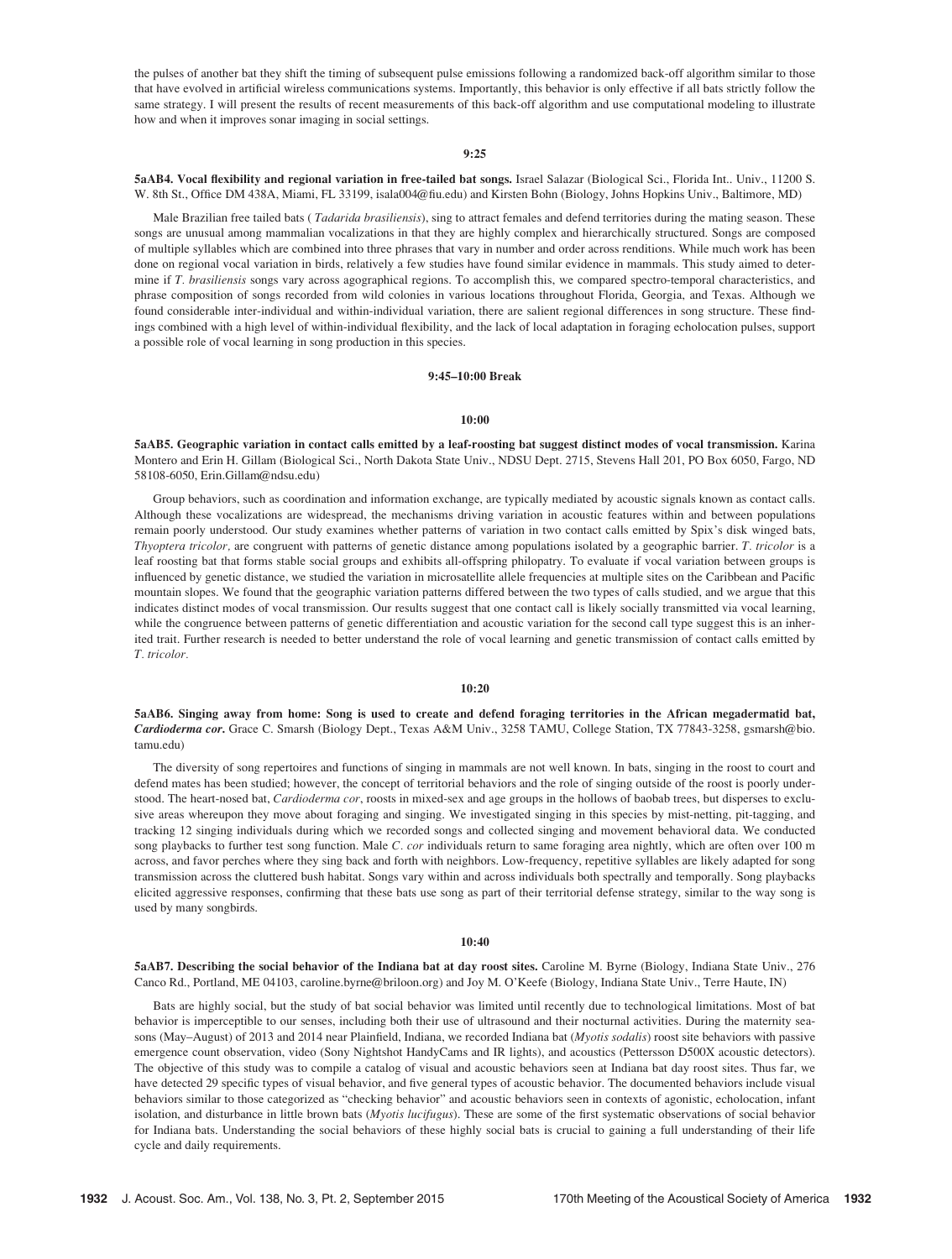5aAB8. Territorial calls analysis in the broad tailed bat (Nyctinomops laticaudatus). Fernando J. Montiel Reyes (Bioconservación y manejo, Escuela Nacional de Ciencias Biológicas, Instituto Politécnico Nacional, 60 Brezo St., Colonia Nueva Santa María, Mexico City, Azcapotzalco 02800, Mexico, fercho\_mom@hotmail.com), Kirsten Bohn (Johns Hopkins Univ., Baltimore, MD), and Jorge Ortega (Bioconservacio´n y manejo, Escuela Nacional de Ciencias Biolo´gicas, Instituto Polite´cnico Nacional, Mexico City, Mexico)

Some bat families perform vocalizations called "songs" to mate, conformed by three element types: chirps, trills, and buzzes. Also, those might be territorial warning calls; but its syntax remains to be understood. Our goal is to get information about mating calls' patterns and its clarified function for a molossid bat species. We used ultrasound microphones to record vocalizations from a colony of Nyctinomops laticaudatus, during three periods through 2013–2014. We performed spectrogram analysis to characterize vocalizations with chirp number, duration, and acoustic frequency measurements. Results show males perform structured and complex songs. Vocal repertoire features two chirp types, trills, and buzzes as in other species. Chirp A is a short descendant frequency modulated pulse of 8.05 ms  $(SD = 3.53 \text{ ms})$ ; chirp B is a downward FM larger than A with an upward final segment of 43.93 ms total length (SD = 14.85 ms). Distinctively Nyctinomops laticaudatus performs songs of a series of three to nine compound chirps, starting with B element of high plasticity. Additionally structure is modified by the syntax, with shorter phrases when the first element is a trill or a buzz.

## 11:20

5aAB9. Bats as new models for social communication. Kirsten M. Bohn (Johns Hopkins Univ., Dunning Hall, Ste. 434, Baltimore, MD 21218, kbohn1@jhu.edu)

Bat echolocation has been the focus of extensive acoustic research for over 50 years. However, our knowledge of bat social communication is in its infancy, having really only begun to develop over the last decade. This is because only recently have ultrasonic recording and playback become affordable, rugged, and portable—making field research highly expedient. These advances have in essence opened up an entirely new frontier in acoustic research. Indeed a very large frontier with over 1000 diverse species, nearly all of which are highly social. Here, I review the types of vocalizations bats produce, from echolocation calls, to simple calls to complex songs. For example, simple infant isolation calls are produced by the majority of mammals with little to no specialization in bats. In contrast, our work on Molossid bats shows that they embed "echolocation" calls into complex song phrases while roosting and in flight. In this case, social communication is likely an exaptation of the highly specialized echolocation system. Finally, I discuss where bats fit into our current models—birds, anurans, cetaceans, and rodents—and how using a comparative approach can greatly expand our understanding of acoustic communication.

## 11:40–12:00 Panel Discussion

# FRIDAY MORNING, 6 NOVEMBER 2015 CITY TERRACE 7, 9:00 A.M. TO 10:30 A.M.

Session 5aAO

# Acoustical Oceanography and Underwater Acoustics: Topics in Acoustical Oceanography

Gopu R. Potty, Chair

Ocean Engineering, University of Rhode Island, Narragansett Bay Campus, Narragansett, RI 02882

# Contributed Papers

# 9:00

5aAO1. Analytical discussion of past measurements of acoustic attenuation in mud sediments and of possible future experimental approaches. Allan D. Pierce (PO Box 339, 399 Quaker Meeting House Rd., East Sandwich, MA 02537, allanpierce@verizon.net), William L. Siegmann, and Elisabeth Brown (Mathematical Sci., Rensselaer Polytechnic Inst., Troy, NY)

Attenuation of compressional waves in mud is higher than in sea water, and less than in sandy/silty sediments. For experiments reported in 1964 (Acustica) by Wood and Weston, the Inferred circumstances are a 1 m thick mud slab overlying a gravel bottom, with air above (low tide), and with source and receiver either at the mud-gravel interface or slightly above it. Frequencies from 4 kHz to 72 kHz were transmitted, with signals received at a succession of horizontal distances of up to 50 m. Reported data in decibels versus range show considerable erratic behavior. Attempt is made to explain this behavior using a full-wave analysis of a Pekeris waveguide, with a fluid layer (the mud slab) overlying a (fluid or elastic) half-space, with a series of plausible guesses concerning the properties of the halfspace. The conclusion is that the data and the circumstances allowed considerable variability in the attenuation estimates, but those made by Wood and Weston were about as good as could be expected. it is argued that placing source and receiver near the interface was a relatively poor choice, and that future experiments of this general type might give better results with the use of vertical arrays.

## 9:15

5aAO2. Experimental design for sediment characterization in the New England Mud Patch. Gopu R. Potty, James H. Miller (Dept. of Ocean Eng., Univ. of Rhode Island, 115 Middleton Bldg., Narragansett, RI 02882, potty@egr.uri.edu), and James F. Lynch (Appl. Ocean Phys. & Eng., Woods Hole Oceanographic Inst., Wood Hole, MA)

This study focuses on the design of an experiment to estimate the shear wave properties of ocean bottom sediments at a location in the southern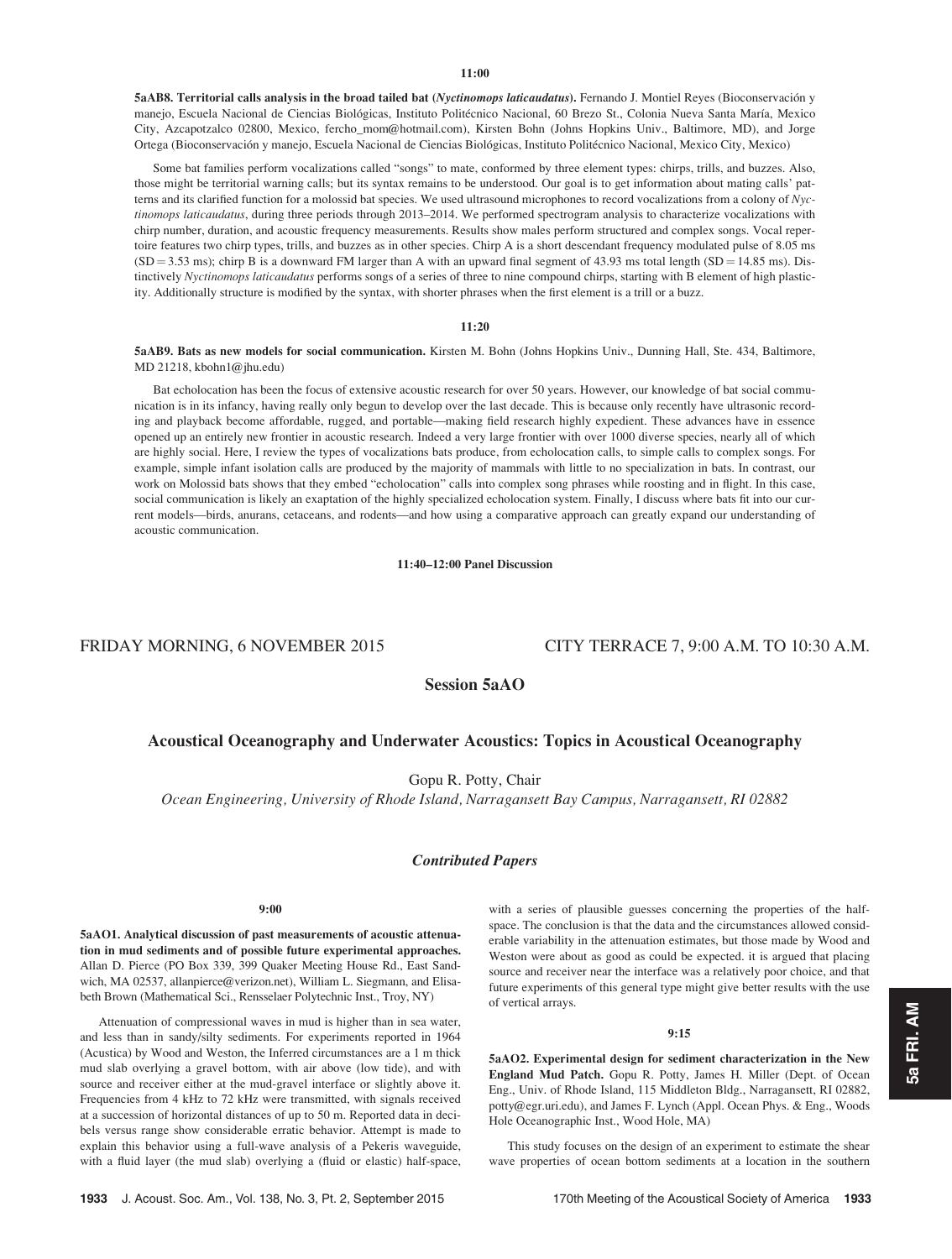New England Continental Shelf called the "New England Mud Patch." The mud patch is a 13,000 square kilometer area covered by fine-grained sediment. The inversion technique is based on collecting interface wave (Scholte wave) data using geophones on the sea bottom. The data for the inversion consist of Scholte wave phase velocity dispersion calculated from the geophone array data. The present study aims at applying this Scholte wave based shear wave inversion technique to the "mud patch" area. Two different interface wave measurement systems will be presented. Appropriate source to receiver ranges will be explored based on simulations. The engineering challenges associated with deploying the system in a soft seabed will be investigated and design modifications will be investigated. Acoustic and sediment data from the 1996 Shelf Break Primer experiment, which was conducted in the western side of the mud patch, will be reviewed. The simulations will be based on historic sediment and acoustic data. [Work sponsored by Office of Naval Research, code 322 OA.]

## 9:30

5aAO3. Comparisons between a spherical aggregation of scatterers, and hard and soft spheres using single-frequency and pulsed signals. Adaleena Mookerjee and David R. Dowling (Mech. Eng., Univ. of Michigan, 1231 Beal Ave., 2010 Autolab, Ann Arbor, MI 48109, adaleena@ umich.edu)

When sound is projected into the ocean, the backscattered signal may provide information about the object(s) from which the sound has scattered. When the backscattered sound comes from an aggregation of strong scatterers, such as a school of fish at their swim-bladder resonance frequency, a phenomenon called Coherent Backscatter Enhancement (CBE) may occur, and this phenomenon could aid in discriminating fish schools from other similar-strength scatterers in the ocean water column. When CBE occurs, the addition of in-phase scattered waves from propagation path pairs produces a scattered field intensity enhancement of as much as two in the direction opposite to that of the incident wave. This presentation describes the results of CBE simulations of spherical aggregations of scatterers based on the Foldy (1945) equations, and provides comparisons to backscattering from single perfectly reflecting spheres. Interestingly, a spherical aggregation of 4200 strong scatterers with wave number scaled radius  $ka = 32$  may provide backscattering equivalent to that from a single larger perfectlyreflecting sphere with  $ka = 53$ . Additional simulation comparisons involving the statistics and time histories of harmonic and frequency sweep incident waves are shown. [Work supported by the Office of Naval Research and by Advanced Research Computing at the University of Michigan.]

## 9:45

5aAO4. Compressive ocean acoustic sound speed profile estimation in shallow water. Michael Bianco and Peter Gerstoft (Marine Physical Lab., Scripps Inst. of Oceanogr., Univ. of California San Diego, 9500 Gilman Dr., La Jolla, CA 92093-0238, mbianco@ucsd.edu)

The estimation of ocean acoustic sound speed profiles (SSPs) requires the inversion of an acoustic transmission model using limited observations. Provided the parameters of the inverse model are sparse, Compressive Sensing (CS) can help solve such underdetermined problems accurately, efficiently, and with enhanced resolution. Here, CS is used to estimate range-independent acoustic SSPs in shallow water ocean environments using a normal-mode representation of the acoustic field. Two sparse parameterizations of the SSPs are considered. The first parameterization assumes that change in the sound speed with depth is sparse and that the SSP can be constructed from a limited number of dominant changes in sound speed. The second case assumes *a priori* information about the ocean SSP variability in terms of Empirical Orthogonal Functions (EOFs), estimating the dominant EOFs describing the current SSP. For both cases, both real and synthetic acoustic data are processed. It is shown that in the CS framework, both of the optimizations can be solved with increased resolution and robustness over traditional methods.

#### 10:00

5aAO5. Using broadband acoustic signals and modal behavior to assess scales of ocean variability in shallow water waveguides. Mohsen Badiey (College of Earth, Ocean and Environment, The University of Delaware, 107 Robinson Hall, Newark, DE 19716, badiey@udel.edu) and Marshall H. Orr (College of Earth, Ocean and Environment, The University of Delaware, Bryantown, MD)

The sound speed fields of the continental shelf water column are anisotropic and have "fronts" related to propagating internal wave packets. The angle between a broadband acoustic signal's source–receiver propagation track and the propagating "fronts" affects its modal composition. If the temporal variability of the modal behavior of the acoustic signals are monitored in time and space, one might identify the fluid process that causes the changes to the sound speed field. In this paper, we first present a heuristic view of how the modal properties of broadband signals can be affected by the sound speed field variability caused by propagating internal wave packets. We then present three days of acoustic field data acquired on vertical and horizontal arrays placed in  $~100 \text{ m}$  of water about 20 km from the location of acoustic signal sources. Temporal changes in the received acoustic signal's modal composition will be compared to numerical simulations. The changes in modal composition will be correlated to internal wave induced variability in the horizontal refraction of the signals.

#### 10:15

5aAO6. Measurements and modeling of the variability in normally incident reflections from the seabed. Saroj Bardewa and Martin Siderius (Dept. of Elec. and Comput. Eng., Portland State Univ., Portland, OR 97201, saroj@pdx.edu)

Normal incidence reflection measurements taken during the TREX13 experiment off the coast of Florida show substantial variability. One likely source of variability is due to scattering from the rough surface of the seabed. These data were taken from an omnidirectional source at a relatively low frequency (around 3 kHz). Systems being considered for measuring seabed properties (such as sound speed, density, and roughness) may use commercial echo-sounders that are directional and operate at much higher frequencies. Measurements from the TREX13 data as well as higher frequency systems are analyzed together with modeling to determine how surface roughness effects these measurements. The modeling uses an integral equation approach with a power law roughness spectrum to calculate backscattering of incident plane waves. The effects of changing the model parameters such as seabed type and roughness on the nature of backscattering are examined. The simulated results are compared with the measurements obtained from the experiments. The measurements are further used to calculate the statistical parameters to understand the nature of the normal reflection from a rough seabed.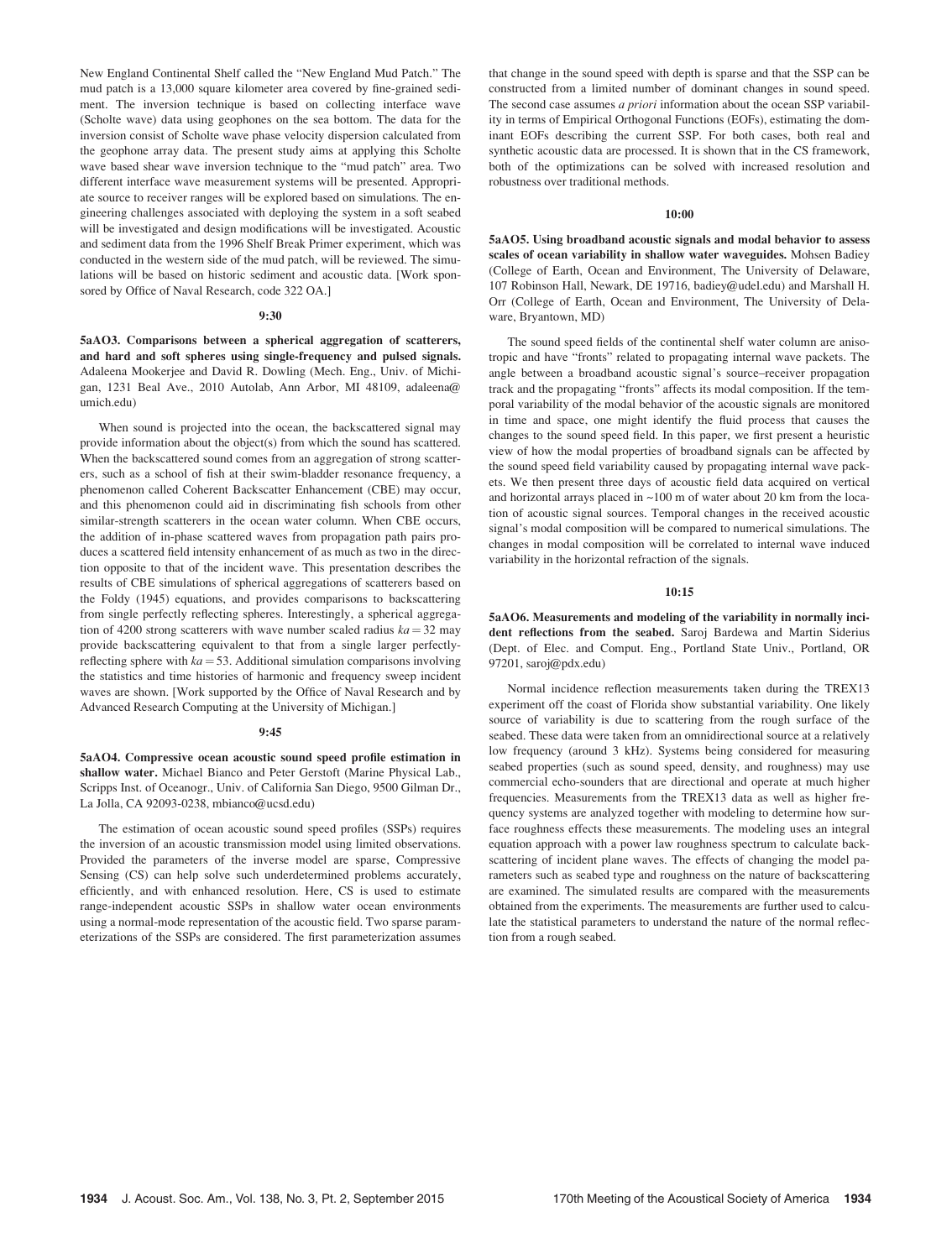# Session 5aMU

# Musical Acoustics: General Topics in Musical Acoustics

Martin S. Lawless, Cochair

Graduate Program in Acoustics, The Pennsylvania State University, 201 Applied Science Building, University Park, PA 16802

> James P. Cottingham, Cochair Physics, Coe College, 1220 First Avenue, Cedar Rapids, IA 52402

## Contributed Papers

8:30

5aMU1. The inner ear as a musical instrument. Brian Connolly (Music Dept., Maynooth Univ., Logic House, Maynooth Co. Kildare, Ireland, bconnolly1987@gmail.com)

This paper addresses the place of the ears and their potential as musical instruments. Psychoacoustics research into the non-linearities of the inner ear has proven that the organ has much more to offer the composer than has been previously considered. By reversing the role of the ear from being a submissive receiver to an active participant in the creative process, an exciting level of opportunity opens up for the composer. A focus is given in this paper to bandwidth phenomena and auditory distortion products with references to the author's own compositional material which seeks to highlight that the investigation of the non-linear nature of the inner ear is revolutionary in relation to the place of the ear within contemporary composition. Central to this work is the notion that the ear is not simply a passive component of the musical experience. Adorno once stated that the ear is a "dozy and inert" organ and by disproving such a view one can destabilize common assumptions about psychoacoustics and the potential of the ears as musical instruments.

#### 8:45

5aMU2. Input impedance of sheng pipes augmented with resonators. Matthew F. LeDuc (Phys. Dept., Univ. of Michigan, Ann Arbor, MI 48109, mafrledu@umich.edu), Nathan K. Haerr, Chevelle N. Boomershine, and James P. Cottingham (Phys., Coe College, Cedar Rapids, IA)

The sheng is a free reed mouth organ constructed of bamboo pipes with a free reed in each pipe near one end. A version commonly available today has 17 pipes in a circular arrangement with the reeds enclosed in a wind chamber. The pipes are nearly cylindrical over a significant portion of their length, but the bore near the reed end becomes approximately conical. A traditional instrument of China, the sheng, has a long recorded history, but a number of enlarged and modernized versions were created in the twentieth century, some featuring keys and additional pipes. The sheng in the current study is a standard 17-pipe configuration, with cylindrical metal pipe resonators attached to most of the pipes. These resonators amplify the radiated sound and also alter the tone quality. Calculations of input impedance have been made for the pipes, with and without the resonators attached, taking into account the position of the reed along the pipe, tuning slots, finger holes, and non-circular pipe cross sections. These calculations are compared with the measured pipe impedances as well as the measured sounding frequencies and sound spectra. [Research supported by NSF REU grant PHY-1004860.]

9:00

5aMU3. Empirical study of violin acoustics and its perception under various mutes. Sina Mousavion (SciTec, Ernst Abbe Fachhochschule-Jena, Jakobsplan 1, Nr. 02-09-07-0, Weimar 99423, Germany, sina.mousavion@ yahoo.com) and Suchetana Sarkar (SciTec, Ernst Abbe Fachhochschule-Jena, Heidelberg, Germany)

Violinists often practice with mutes, the purpose of which is to reduce the volume so the sound does not disturb other people. There is however a great disadvantage; practice mutes not only lower the volume but change the timbre dramatically, making it unpleasant to the ear. Previous researches mostly focus on how to find the elusive "Stradivarius Sound." On the other hand, via sound analysis, we empirically study different mutes, in order to identify the markers that allow the violin to retain its "Signature Sound." The general problem lies in the complexity of violin sound propagation and its perception. Here, we show that all types of mutes necessarily diminish the frequency band of 1.5–2.5 kHz, which tips the balance of the sound toward a darker color. The results demonstrate that unless a proportional balance between the amplitude of the harmonics of each tone is maintained, the sound loses its Brilliance character. In addition, some mutes tend to add spurious resonance peaks at lower frequencies, which further emphasizes the imbalance of tones in the lower regions. These factors can aid in the development of a mute that does not inhibit the intrinsic characteristic of the violin.

## 9:15

5aMU4. Acoustic and structural resonance characteristics of the cajon. John Pehmoeller and Daniel Ludwigsen (Kettering Univ., 1700 University Ave., Flint, MI 48504, pehm3247@kettering.edu)

The cajon is a percussion instrument with origins in 16th century Peru. Literally translated "crate," the cajon was originally a crate that players sat upon and struck to make rhythmic patterns. The modern version is a wooden box, closed except for a hole in the back panel. The front panel is struck with the hands or one of several types of beaters. The front panel is thinner than the others and is often attached with a slightly loose top edge for a snare-like effect. Alternatively, the snare sound is obtained with wires or guitar strings placed against the inside surface of the front panel, and these rattle when the panel is struck. Measurements of acoustic transfer functions with impulse excitation and roving hammer structural measurements explore the acoustic and structural resonances of the cajon with rattling strings removed. Spectra from recordings establish timbral features of the instrument, both with and without the rattling strings. By comparing results from measurements and recordings, the important features of the particular instrument tested in this study are identified, and possible directions for improved the designs are suggested.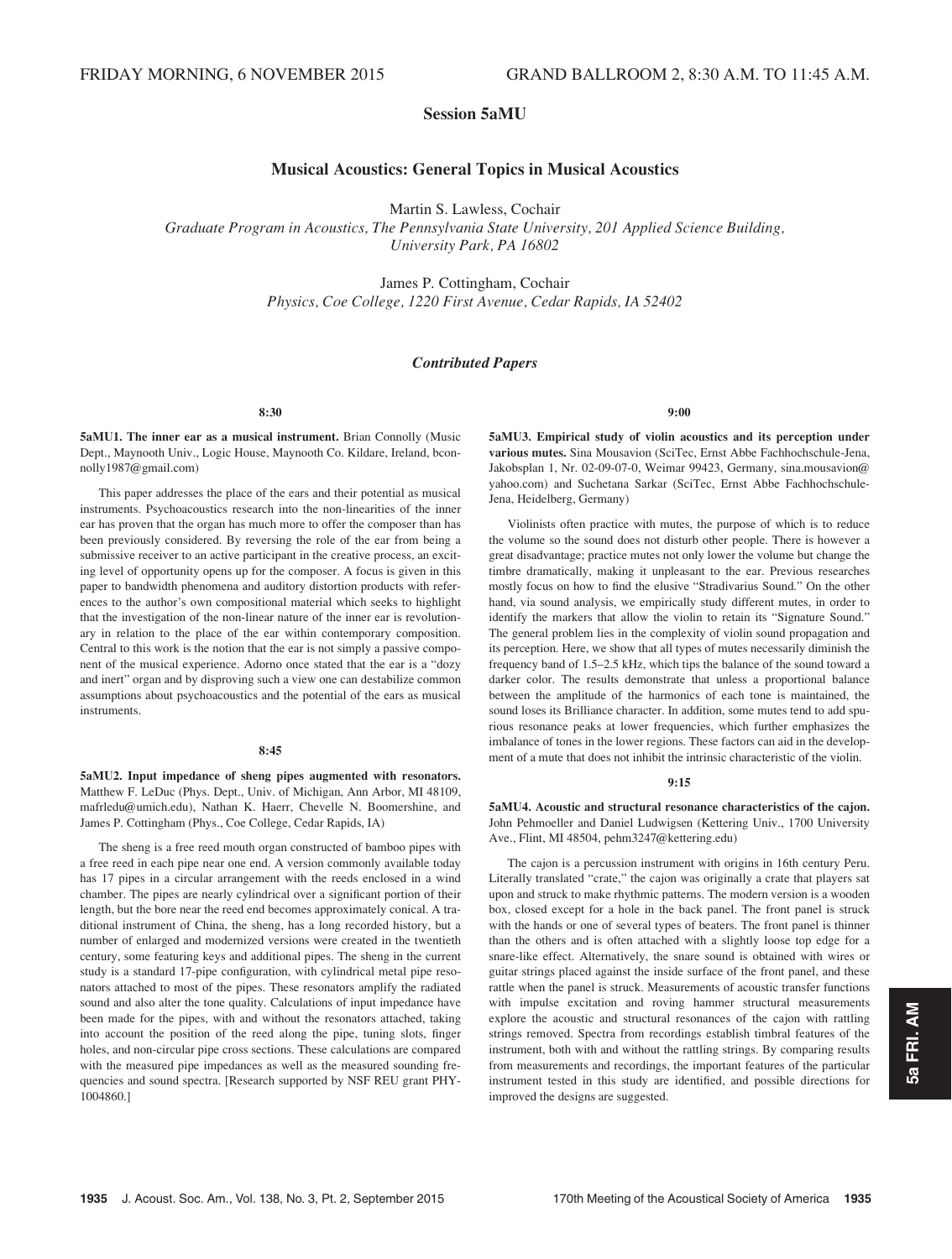5aMU5. Improving reliability of measurement algorithms in differentiated electroglottograph and audio signals. Shonda Bernadin (Elec. and Computer Eng., Florida A&M University-Florida State Univ. College of Eng., 2525 Pottsdamer St., Tallahassee, FL 32310, bernadin@eng.fsu.edu) and Richard Morris (Speech and Commun. Disord., Florida State Univ., Tallahassee, FL)

The purpose of this work was to develop an optimized algorithm for determining the closed quotient (CQ) measurements of the vocal folds of female singers. This study extends previous results which showed that the measurement algorithm for differentiated electroglottograph (dEGG) signals and differentiated audio (dAUDIO) signals gave moderately reliable results with a correlation coefficient of  $r = 0.79$ . Additional performance studies indicate that the reliability may be improved by combining the differential signals and modifying the measurement algorithm to reduce the amount of signal overlap. Preliminary results using the modified measurement algorithm yield a significant increase in the correlation coefficient  $(r = 0.83)$ . This works contributes to the development of a computational framework for determining accurate and reliable measurements for characterizing register shifts through an octave in female singers using electroglottography.

## 9:45

5aMU6. Impact of acoustic resonances on overtone correlations across a large musical instrumental database. Sarah R. Smith and Mark F. Bocko (Univ. of Rochester, 405 Comput. Studies Bldg., P.O. Box 270231, Rochester, NY 14627, sarahsmith@rochester.edu)

When performers use vibrato, the pitch and intensity of the note is modulated in order to create an expressive effect. Although one might expect that vibrato would produce a proportional frequency modulation in each of the overtones, this is not always the case. Past work has shown that the instantaneous frequencies of some instruments, particularly bowed strings, tend to exhibit reduced overtone correlation when performed with vibrato. Additionally, the presence of reverberation in a recording has been shown to reduce the correlation between overtones for many instruments. In this study, we present an analysis of overtone correlations for a wide range of instrument sounds taken from multiple large databases. Using this large library of tones, we illustrate the effect of instrument resonators on these correlations for tones performed both with and without vibrato.

## 10:00–10:15 Break

#### 10:15

5aMU7. Complex point source model to calculate the sound field radiated from musical instruments. Tim Ziemer and Rolf Bader (Inst. of Systematic Musicology, Univ. of Hamburg, Neue Rabenstr. 13, Hamburg 20354, Germany, tim.ziemer@uni-hamburg.de)

A simple method is described to record the radiated sound of musical instruments and to extrapolate the sound field to distances further away from the source. This is achieved by considering instruments as complex point sources. It is demonstrated that this simplification method yields plausible results not only for small instruments like the shakuhachi but also for larger instruments such as the double bass: The amplitude decays in a given manner and calculated interaural signal differences reaching the listener decrease with increasing distance to the source. The method is applied to analyze the sound radiation characteristics as well as the radiated sound field in a listening region regardless of room acoustical influences. Furthermore, it has been implemented in a psychoacoustic wave field synthesis system to generate the impression of a certain source width. Implementations in terms of room acoustical simulations, spatial additive synthesis and sound field synthesis are discussed.

5aMU8. Stroboscopic illumination for electronic speckle pattern interferometry. Colin Gavin and Steve Tufte (Dept. of Phys., Lewis & Clark College, MSC 15, 0615 SW Palatine Hill Rd., Portland, OR 97219, tufte@ lclark.edu)

A common realization of holographic interferometry is called Electronic Speckle Pattern Interferometry (or ESPI)—a technique capable of measuring harmonic modes of vibrating objects. We present a method of improving the contrast and quality of fringe patterns recorded with a simple, table-top ESPI system. In particular, by using stroboscopic illumination generated by an optical chopper, we are able to produce fringes that follow a cosine pattern, rather than the Bessel pattern fringes that result from time averaging. Since Bessel function amplitudes rapidly decrease for subsequent maxima, the stroboscopic cosine fringes show much better contrast. Also, because the zeros of cosine fringes are evenly spaced, it is much simpler to interpret the images to extract quantitative deformation amplitudes. We show that our results agree well with the theoretical predictions. This system was developed for use in musical acoustics research as a Senior Thesis project by an undergraduate student (Gavin). This low-cost, simple modification of the commonly used ESPI system could benefit other colleges and universities using holographic interferometry for acoustics research.

## $10.45$

5aMU9. An experimental modal analysis on the coimbra model of the Portuguese guitar. Octávio Inácio and Rui Ribeiro (ESMAE, Rua da Alegria, 503, Porto 4000-053, Portugal, octavioinacio@esmae.ipp.pt)

The most distinctive Portuguese traditional music style is Fado. In this form of Portuguese music, a singer is accompanied by two instruments: a classical guitar and a pear shaped plucked chordophone with six courses of double strings—the Portuguese guitar. There are two distinct types of this instrument—the Lisbon and the Coimbra models—named after the towns where the two different styles of Fado have developed. These guitars differ basically on their size and tuning, both comprising 6 orders of double steel strings, while the construction method (strutting patterns, wood species used, and soundboard thickness distribution) vary for different builders. As part of an ongoing research project that investigates the vibroacoustical behavior of this instrument for different types of designs, an experimental modal analysis of a fully assembled Coimbra guitar was performed. In this work, we present the results of this analysis showing the main characteristics of the frequency response curves and significant vibratory modes as compared to other similar plucked-string instruments.

## 11:00

5aMU10. Timbre aspects of ride cymbals: Sound coloration analysis using psychoacoustics models and subjective evaluation. Kauê Werner, Erasmo F. Vergara, Stephan Paul, and Júlio A. Cordioli (Lab. of Acoust. and Vib., UFSC, Acari Silva 74, Casa 3, Florianopolis, SC 88035440, Brazil, kaue.werner@lva.ufsc.br)

The timbre of a musical instrument is a multidimensional variable that relies on the complexity of human perception. So far, there are only a few studies concerning the timbre of percussion instruments. The sound characteristics of cymbals depend on geometry, material, ways of playing, and so on. On the perceptive side, sound coloration is one of the dimensions most used by musicians with regard to compare the timbre of Ride Cymbals. In order to get insight into the perception of the sound of Ride Cymbals, subjective evaluations of recorded cymbal sounds were carried out, using bipolar rating scales. Psychoacoustic models, such as Sharpness and Tonality, were also used to analyze the sound signals. Based on subjective and objective evaluations, linear regression models were proposed to quantify perceptive dimensions such as brightness and darkness. The coefficients of determination indicate that this kind of model can be used as a feasible way to represent sound coloration in Ride Cymbals.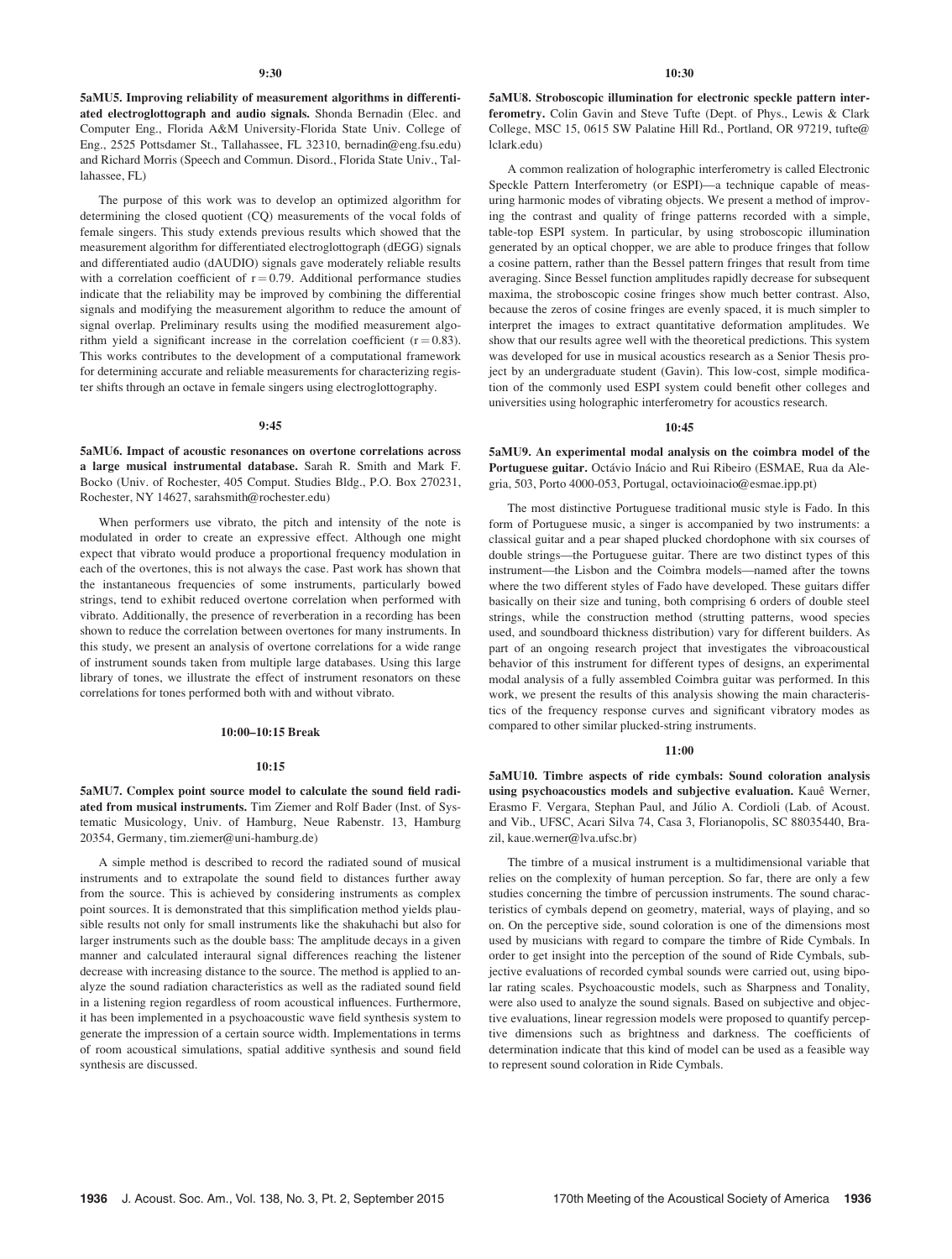## 11:15

5aMU11. Construction of a Finite Element Model of the Japanese koto and its comparison with the reference instrument. A. Kimi Coaldrake (Music, Univ. of Adelaide, Elder Conservatorium of Music, Adelaide, SA 5005, Australia, kimi.coaldrake@adelaide.edu.au)

As a first step toward developing a generic model of the Japanese koto (13 string plucked zither) and related Asian zithers to understand the physical characteristics of the instruments and how they contribute to the overall sound quality, a finite element model of the koto was constructed. Samples of paulownia wood from a reference instrument were examined by SEM to establish the physical properties of this less well-characterized wood. The model was validated against the chladni patterns of Ando's 1986 experiments. Eigenfrequencies and mode shapes were calculated before coupling the instrument to a sphere of air. Frequencies corresponding to the standard tuning of the 13 strings were applied at the same point where plucking normally occurs. A steady state response of the instrument was recorded that showed standing waves within the cavity of the instrument. Frequency scans were also undertaken. Finally, the transient response of the model to the string frequencies were measured and compared with the playing of the reference instrument. Overall, the model predicts the main features and some subsidiary ones of the reference instrument and point to directions for future work for characterizing the sound quality of the koto.

5aMU12. Timbre maps to characterize the sound quality of the Japanese koto. A. Kimi Coaldrake (Music, Univ. of Adelaide, Elder Conservatorium of Music, Adelaide, SA 5005, Australia, kimi.coaldrake@adelaide. edu.au)

The Japanese koto and related zithers in East Asia are known for their distinctive sound quality (timbre), but the precise origins of the characteristics remain elusive. In an attempt to extend the knowledge of these characteristics, a finite element model of the Japanese koto(13 string plucked zither) was constructed using Comsol Multiphysics 5.1 based on a koto of known provenance and parameters. A series of experiments to identify the acoustical properties of the instrument were compared against results of the model. The results were then collated into a series of timbre maps to establish patterns of responses. This included overlaying eigenfrequencies, individual peaks from the spectra of the thirteen strings for the standard (hirajo $\bar{o}$ shi) tuning, hidden peaks identified by the fourth derivative frequency scans and spectra from mechanical tapping of the reference instrument. The study shows that the anisotropy of the paulownia wood of the koto plays an important role in the vibration modes and frequency response spectrum. The timbre maps then identifies characteristics of the non harmonic responses that contribute to the koto's distinctive sound and provide a template for the study of sound quality associated with culturally specific timbral preferences for East Asian zithers.

# FRIDAY MORNING, 6 NOVEMBER 2015 GRAND BALLROOM 1, 9:00 A.M. TO 10:00 A.M.

# Session 5aNS

# Noise: Noise Potpourri

Scott D. Sommerfeldt, Chair Dept. of Physics, Brigham Young University, N181 ESC, Brigham Young University, Provo, UT 84602

## Contributed Papers

# 9:00

5aNS1. Development of open air sound barrier system using single microphone and speakers. Natsuki Takao (School of Sci. for Open and Environment Systems, Keio Univ. Graduate School of Sci. and Technol., Hiyoshi 3-14-1, Kohoku-ku, Yokohama 223-8522, Japan, n.takao@z6.keio. jp)

Music players usually build soundproof rooms in their houses. These rooms prevent noise problems among their neighbors when they practice at home. However, in soundproof rooms, vibrancy of musical sound is often lost, and music players feel as if the sound is cooped-up. Besides, installation cost of a soundproof room is usually high. We therefore aim to create a new sound barrier system. This system produces soundproof space in the open air by using single microphone and adequate number of speakers. The speakers cancel propagating waves which come from the musical instruments by outputting antiphase waves. The sound is muffled in the half sphere surrounding the player. Thus, the player can listen to their sound without losing vibrancy, while sound leakage outside the system is suppressed. Antiphase waves are predicted based on the wave equation with the signal picked up by the microphone as the boundary condition. In this presentation, a simulation for determination of the adequate number and position of the speakers is presented. Then, experimental validation is discussed in detail.

# 9:15

5aNS2. Studying of the noise sources in a pneumatic nail-gun process. Zahra Nili Ahmadabadi, Frédéric Laville, and Raynald Guilbault (Mech. Eng., Université du Québec, École de technologie supérieure, 1100 Rue Notre-Dame Ouest, Montreal, QC H3C 1K3, Canada, zahra.nili-ahmadabadi.1@ens.etsmtl.ca)

Despite generating high noise levels responsible for hearing loss among workers, nail-guns have been used to connect wood pieces since the 50s. The present study belongs to a broader investigation aiming to reduce noise emissions in nail-guns. This noise reduction objective may be achieved by a nail-gun concept design improvement. This requires a study of the noise sources in time domain. The study uses an advanced measurement setup to identify the existing noise sources and their causes in each time interval. The setup includes nine microphones, two accelerometers, two pressure transducers, and a high-speed camera. Three major noise sources were identified during the nailgun process: the air exhaust, the body of the machine, and the workpiece. The air exhaust noise is radiated from the air exhaust holes mostly before the nail driving operation and during the air exhaust process. The noise radiated from the body of the machine is caused by vibrations of different internal/external parts of the machine and air movements. It persists almost throughout the whole duration of the nailgun process. Finally, the workpiece noise is radiated from the vibrating workpiece starting simultaneously with the nail driving operation and ending before the start of the air exhaust process.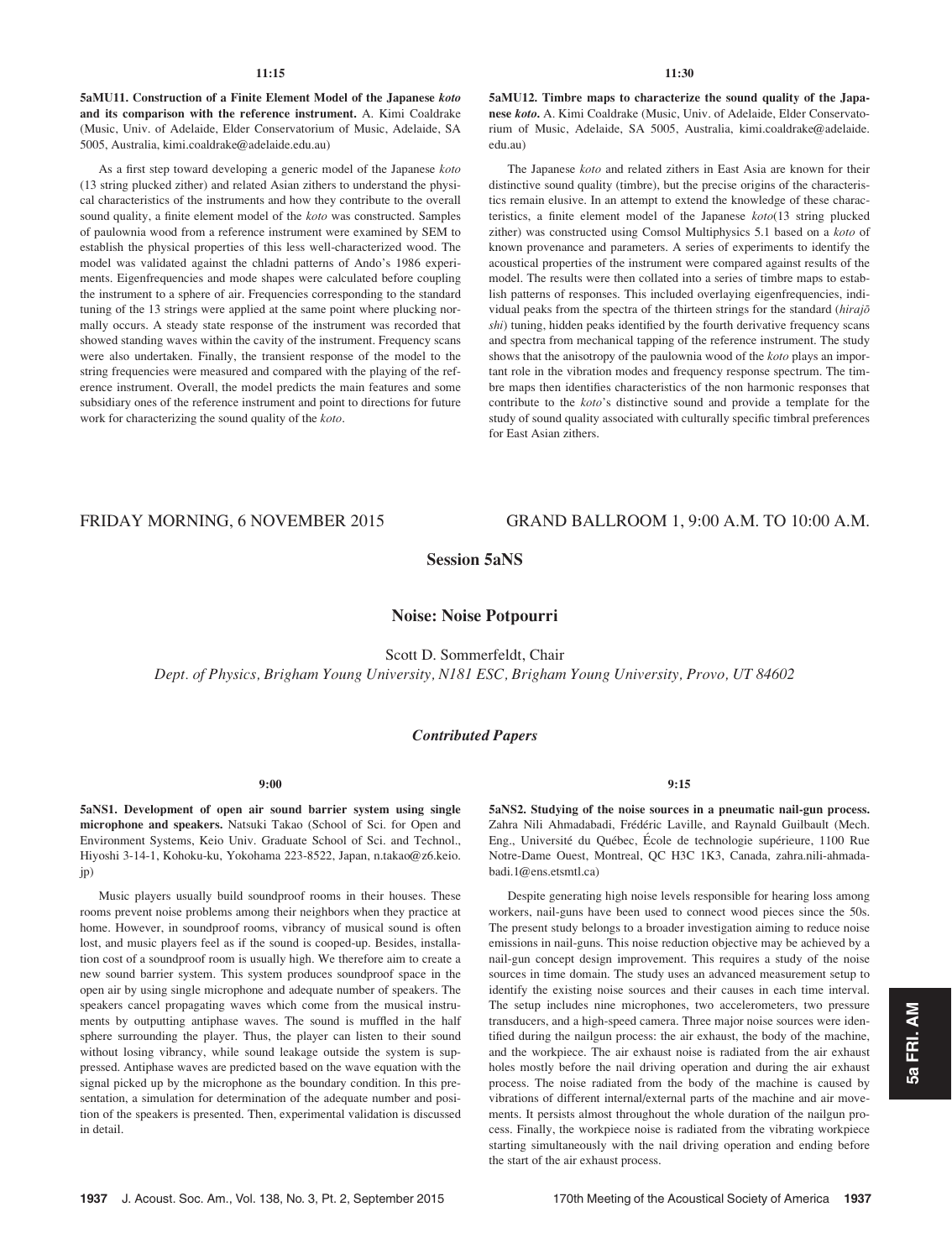5aNS3. Improved ear simulator for extended application range. Per Rasmussen (G.R.A.S. Sound & Vib. A/S, Skovlytoften 33, Holte 2840, Denmark, pr@gras.dk), Jacob Soendergaard (G.R.A.S. Sound & Vib. NA, Twinsburg, OH), and Morten Wille (G.R.A.S. Sound & Vib. A/S, Holte, Denmark)

The international standard IEC 60318-4 specifies an occluded ear simulator for testing headphones, earphones, hearing protectors, hearing aids etc. The standard specifies a specific microphone type which limits the dynamic range of the coupler, such that it is not possible to measure very low levels or very high levels. Additionally, the standard 711 coupler is often interfaced to a pinna simulator incorporated in a Head and Torso simulator as per IEC 60318-7. This interface has traditionally been implemented as a cylindrical, straight ear canal simulator. This makes the fit of many modern inear headphones and hearing protectors problematic and unrealistic. By using low noise microphones instead of the standard microphones, the coupler can be used for measuring extremely low sound pressure levels such as noise floor, low level distortion or microphonics. Conversely, by using low sensitivity microphones, the coupler can be used for extremely high level measurements—useful for testing active and passive attenuation ratings of hearing protectors. Moreover, using a vast database of 3D human ear canal scans, a new pinna and ear canal simulator is proposed that will greatly improve measurement accuracy and repeatability on products going on or in the ear.

#### 9:45

5aNS4. Modeling of acoustic resonators and resonator arrays with nonideal geometries. Matthew F. Calton and Scott D. Sommerfeldt (Brigham Young Univ., N306 ESC, Provo, UT 84602, mattcalton@gmail.com)

Acoustic resonators offer stable, cost-effective attenuation for many noise control applications. Due to their widespread use in engineering and physics, analytical expressions with varying degrees of accuracy have been obtained to predict performance. However, most of the existing formulations are limited to ideal geometries with sharp transitions between two regions. Practical applications of these acoustic resonators often involve space limitations that necessitate curved segments and gradual transitions. This research aims to better characterize the response of non-ideal geometry acoustic resonators. Using currently available expressions for duct bends, the acoustic impedance of bends with various angles and lengths is determined, in an effort to develop relatively simple models for incorporating such elements in a resonator. Other non-ideal geometries as they relate to Helmholtz resonators and arrays of resonators are also explored. These calculations are compared to experimental impedance measurements for validation of the model.

# FRIDAY MORNING, 6 NOVEMBER 2015 CLEARWATER, 8:00 A.M. TO 11:45 A.M.

# Session 5aPA

# Physical Acoustics: General Topics in Physical Acoustics II

Michael R. Haberman, Chair

Applied Research Laboratories, The University of Texas at Austin, 10000 Burnet Rd., Austin, TX 78758

## Contributed Papers

#### 8:00

5aPA1. Study of Wigner crystal in n-GaAs/AlGaAs by surface acoustic waves. Alexey V. Suslov (NHMFL, Florida State Univ., 1800 E. Paul Dirac Dr., Tallahassee, FL 32310, suslov@magnet.fsu.edu), Irina L. Drichko, Ivan Y. Smirnov (A. F. Ioffe PTI of RAS, St.-Petersburg, Russian Federation), Loren N. Pfeiffer (Elec. Eng., Princeton Univ., Princeton, NJ), Ken W. West (PRISM, Princeton Univ., Princeton, NJ), and Yuri M. Galperin (Depertment of Phys., Univ. of Oslo, Oslo, Norway)

The surface acoustic wave (SAW) technique was used for studying a 65 nm wide GaAs quantum well containing a two dimensional electron system (2DES) with the density of  $5.10^{10}$  cm<sup>-2</sup> and the mobility of  $8.10^6$  cm<sup>2</sup>/V·s. A SAW propagated in proximity of the quantum well. Both SAW attenuation  $\alpha$  and SAW velocity  $V$  were measured in perpendicular magnetic field of up to 18 T in the frequency  $f$  range 28.5–306 MHz at temperatures 40–380 mK. Then, both real and imaginary parts of the ac conductance  $\sigma(f) = \sigma_1(f) + i \cdot \sigma_2(f)$  of the 2DES were calculated from  $\alpha$  and V. Dependencies of  $\alpha$ ,  $V$ ,  $\sigma_1$ , and  $\sigma_2$  on magnetic fields showed a rich oscillation pattern, in particular, the fractional quantum Hall effect (FQHE). Thus, at low temperature, the FQHE state was observed at the filling factor  $\nu = 0.20$ , whereas, in vicinity of this value, at  $\nu = 0.19$  and 0.21, the 2DES behaved as a 2D Wigner crystal weakly pinned by a disorder random potential. The calculated pinning frequencies at high and zero magnetic fields were 193 MHz and 12.4 GHz, respectively, and the correlation length of the random potential was  $10^{-2}$  cm. [Work supported by RFBR 14-02-00232, NSF DMR-1157490, the State of Florida, the Gordon and Betty Moore Foundation GBMF2719, and NSF MRSEC-DMR-0819860.]

## 8:15

5aPA2. The acoustic study of soil liquefaction effects in-situ. Andrey Konkov, Andrey Lebedev, and Sergey Manakov (Geophysical Acoust., Inst. of Appl. Phys., 46 Ul'yanov St., Nizhny Novgorod 603950, Russian Federation, magister44@yandex.ru)

This study is aimed to describe effects of saturation with water on soil stiffness and bonds strength. Linear and nonlinear soil acoustic characteristics as dependent on saturation have been studied in-situ. At the end of experiment, the soil became unstable that allowed tracking the saturation process as a whole. The experiment was prepared as follows. Two weeks before the experiment fulfilment, the trench was dug and a hose with holes was embedded. The hose was connected to the water supply network through the water meter. During saturation, the soil acoustic responses were being continuously recorded. The soil linear stiffness has been measured by remote technique based on the analysis of the dispersion of Rayleigh wave polarization. The measurements were carried out by pairs of vertically and horizontally oriented geophones. Then, the bulk stiffness and the Poisson's ratio profiles were reconstructed. Special attention was given to the assessment of its nonlinear parameters. Effects of hysteresis nonlinearity in dependence "force versus displacement" were observed and discussed as well. The force and displacement were measured by two accelerometers mounted on the baseplate and the reaction mass of vibrational source. [The work was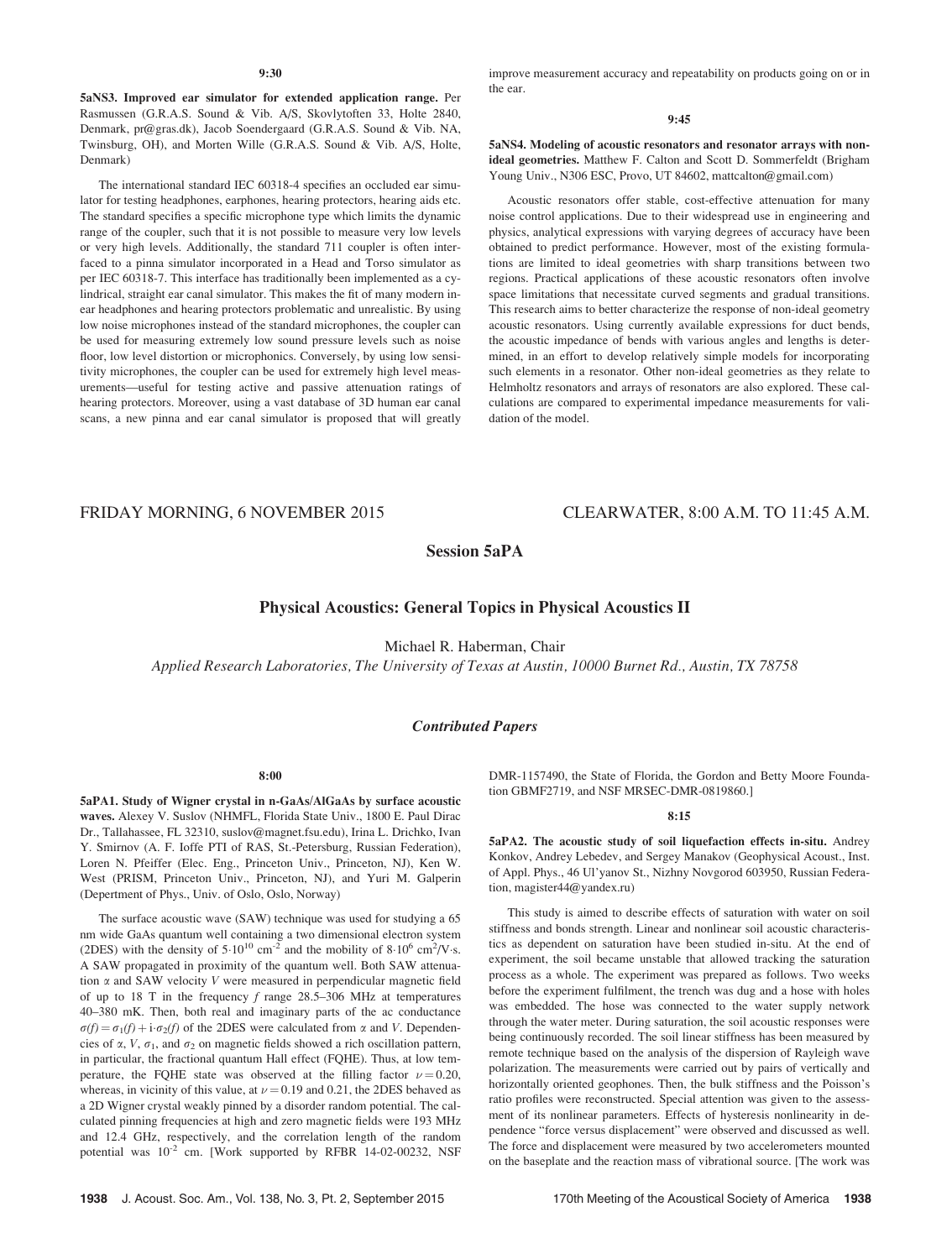partially supported by RFBR, research projects  $No.14-02-00695$ ,  $15-05-08196$ ,  $15-45-02450$ , and  $14-05-31249$ .]

#### 8:30

5aPA3. Scattering by a thin and flat elliptic object: How the conformal mapping approach allows addressing numerical issues. Didier Cassereau (Laboratoire d'Imagerie Biomédicale, 15 rue de l'Ecole de Médecine, Paris 75006, France, didier.cassereau@upmc.fr), Fabien Mézière, Marie Muller, Emmanuel Bossy, and Arnaud Derode (Institut Langevin, Paris, France)

In this work, we are interested in modeling the propagation of an ultrasonic field in the complex trabecular bone structure. For this purpose, we use a simplified formulation, based on a representation of the bone tissue as thin and flat elliptic scatterers. With an ultrasonic inspection frequency of 1 MHz, the largest dimension of the ellipse is about half a wavelength, while the smallest dimension is 7–10 times smaller. The computation of the scattered field is based on a modal decomposition, generalized to the case of scatterers of arbitrary geometry (Chati et al., "Modal theory applied to the acoustic scattering by elastic cylinders of arbitrary cross section," J. Acoust. Soc. Am. 116, 2004). Due to the very thin and flat geometry, this approach suffers huge numerical difficulties that require the use of enhanced precision and very long computation times. In this paper, we illustrate these issues. An alternative has been proposed (Liu et al., "Conformal mapping for the Helmholtz equation: Acoustic wave scattering by a two dimensional inclusion with irregular shape in an ideal fluid," J. Acoust. Soc. Am. 131, 2012), based on a conformal mapping of the ellipse. We compare the two formulations and show how the conformal mapping allows reducing drastically the numerical issues resulting from the standard approach.

#### 8:45

5aPA4. Parametric study of an ultrasonic non-destructive testing problem based on the reciprocity principle and a hybrid numerical method. Florian Lyonnet, Didier Cassereau (Laboratoire d'Imagerie Biomédicale, Laboratoire d'Imagerie Biomédicale, Paris, France, florian.lyonnet@upmc. fr), and Marie-Françoise Cugnet (AREVA NP, Ugine, France)

Numerical simulations are needed for both the design and the improvement of Ultrasound Non-Destructive Testing techniques in industry. One typical configuration is the pulse echo immersion testing of a material with a possible crack. This is a large and multiscale elastodynamic problem, for which the computation may be intensive using standard discrete methods. Different approaches have been proposed to gain efficiency in terms of the computation time, as i) the hybridization of a discrete method with a semianalytical formulation or ii) using the reciprocity principle to separate the calculation of the field radiated by the crack from the field in the same material. We present a numerical strategy based on those two approaches in order to perform 3D simulations with a possible parametrization of the crack geometry and location. First, the Spatial Impulse Response (SIR) of a focalized transducer in water is computed using a semi-analytical software. Then, we show that the calculation of the SIR can be pursued in the same elastic material using a FDTD method. To take into account the effects of the crack, this SIR is used in conjunction with the time domain reciprocity equation. This process allows performing an efficient computation of the echo signal from the crack. Results and comparisons with experimental measurements will be presented in a 2D case.

#### 9:00

5aPA5. Calculation of vibrational mode contributions to sound absorption in excitable gases by decomposing multi-relaxation absorption curve. Ke-Sheng Zhang (School of Information Eng., Guizhou Inst. of Technol., 1st, Caiguan Rd., Yunyan District, Guiyang, Guizhou 550003, China, keshengzhang@163.com), Ming Zhu (School of Electron. Information and Communications, Huazhong Univ. of Sci. and Technol., Wuhan, China), Chun Li (Library, Guizhou Inst. of Technol., Guiyang, China), and Weihua Ou (School of Mathematics and Comput. Sci., Guizhou Normal Univ., Guiyang, China)

Molecular vibrational relaxation is responsible for the sound relaxational absorption in most excitable gases. However, it is desirable to calculate the contribution of each vibrational mode to sound multi-relaxation absorption. In this paper, first, a sound multi-relaxation absorption curve is decomposed into the sum of single-relaxation curves; second, based on this decomposed characteristic, a model to quantitatively analyze the vibrational mode contributions to sound absorption is proposed. The simulation results quantitatively demonstrates that the primary relaxation process connected with the lowest mode is the decisive factor for sound relaxational absorption, and the mode with lower vibrational frequency supplies higher contribution to the primary relaxation process in pure polyatomic gases.

#### 9:15

5aPA6. Measurement of tortuosity and viscous characteristic length of double-layered porous absorbing materials with rigid frames via transmitted ultrasonic wave. Mustapha Sadouki (Département de Sci. de la Matière, Université Djilali Bounaama à khemis-miliana, Rte. Thenia el Had, Ain Defla, Khemis-miliana 44225, Algeria, mustapha.sadouki@univ-dbkm. dz), Amine Berbiche (Fac. de Physique, USTHB, Algiers, Bab Ezzouar, Algeria), Mohamed fellah (Fac. de Physique, USTHB, Alger, Algeria), Zine El Abidine fellah (LMA UPR7051 CNRS Aix-Marseille Univ, Centrale Marseille, Marseille, France), and Claude Depollier (Laboratoire d'Acoustique de l'Université du Maine UFR STS, LUNAM Université du Maine, UMR CNRS 6613, Le Mans, France)

In this work, an indirect method is proposed for measuring simultaneously acoustic parameters describing the ultrasonic propagation in double-layered porous medium. The porous media consist of two slabs of homogeneous isotropic porous materials with a rigid frame. Each porous slab is described by equivalent fluid model, in which the acoustic wave propagates only in the fluid saturating the material. The inverse problem is solved numerically using experimental transmitted waves in time domain. Four parameters are inverted: tortuosity and viscous characteristic lengths of the two layers. Tests are performed using industrial plastic foams. Experimental and numerical validation results of this method are presented.

#### 9:30

5aPA7. Acoustic transmission from a single crystal layer of nonlinear resonators in a soft elastic matrix. Nicolas Viard and Nicholas Fang (Mech. Eng., Massachusetts Inst. of Technol., 77 Massachusetts Ave., Cambridge, MA 02139, nviard@mit.edu)

Ultrasound transmission measurements of a single crystal layer of identical nonlinear resonators are reported for frequencies under 1 MHz. The resonators are spherical gas-filled cavities embedded in a soft elastic matrix. The cavities are formed by injection of gas through a capillary tube in a polymer solution right before it cures. Sample characteristics such as the size or the spacing between the cavities are adjusted by varying the injection parameters. Typical size for the cavities ranges from 100  $\mu$ m to 1 mm. The sample is immersed in water where transmission measurements are conducted. As allowed by acoustic transducer, amplitude and phase of the wave is measured in transmission as a function of the frequency and the amplitude of the initial incident pulse.

## 9:45–10:00 Break

## 10:00

5aPA8. Stress and energy transmission by inhomogeneous plane waves into dissipative media. Daniel C. Woods, J. Stuart Bolton, and Jeffrey F. Rhoads (School of Mech. Eng., Purdue Univ., 585 Purdue Mall, West Lafayette, IN 47907, woods41@purdue.edu)

The characteristics of sound transmission into real, or dissipative, media differ from those of transmission into lossless media. In particular, when a plane wave in a fluid is incident upon a real, dissipative elastic material, the transmitted waves are in general inhomogeneous, even when the incident wave is itself homogeneous and incident at a sub-critical angle; and more significantly, energy transmission occurs even above the critical angle. In addition, for any real incidence angle, the parameters of an incident inhomogeneous wave may be tuned so that there is no reflection from the surface of a viscoelastic solid. That phenomenon may be exploited in applications requiring energy transmission into solids. In this work, the transmission of incident inhomogeneous, as well as homogeneous, acoustic waves into solid materials is characterized; a hysteretic damping model is assumed. Numerical results are presented for the transmitted stress and energy distributions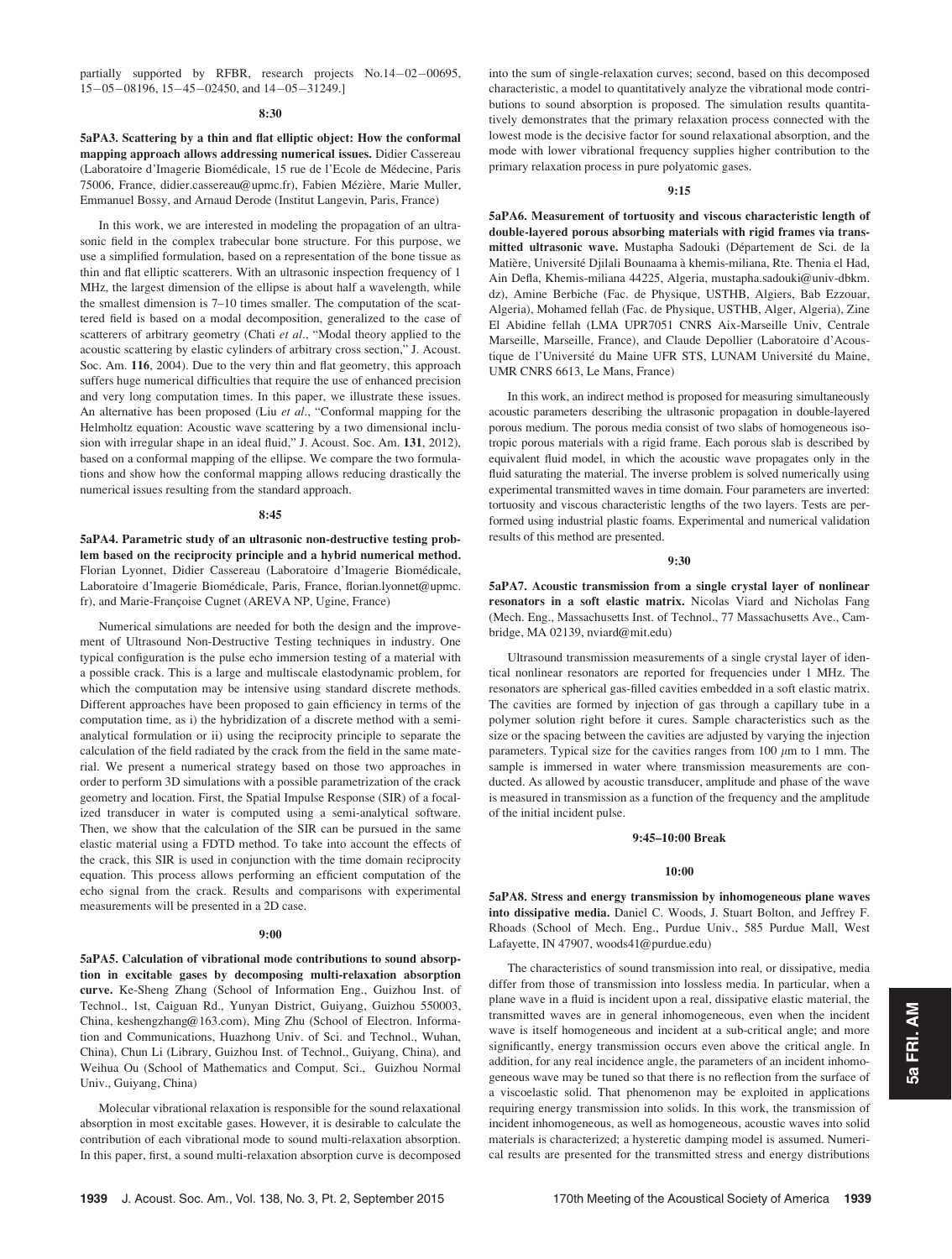for typical solid materials, including polymer-based solids. The conditions for total transmission, i.e., no reflection at the interface, are explored, where the propagation angle, degree of inhomogeneity, and frequency of the incident wave are varied for a given material. These investigations show substantial transmission gains in the vicinity of the zero of the reflection coefficient, compared to homogeneous incident waves.

## $10.15$

5aPA9. Standoff photoacoustic spectroscopy for hazard detection. Logan S. Marcus, Ellen L. Holthoff, and Paul M. Pellegrino (Sensors and Electron Devices Directorate, U.S. Army Res. Lab., 2800 Powder Mill Rd., RDRL-SEE-E, Adelphi, MD 20783, loganmarcus@gmail.com)

Photoacoustic spectroscopy (PAS) is a versatile and sensitive chemical sensing method. This versatility allows for the construction of a variety of sensors that are optimized for specific sensing tasks. Current research at the U.S. Army Research Laboratory (ARL) is focused on the development of a standoff hazardous materials detection technique based on an interferometric sensor. The standoff detection paradigm increases operator safety and reduces sample preparation requirements as compared to traditional photoacoustic cell-based sensors. We demonstrate the collection of photoacoustic spectra of layered solid samples at a standoff distance of one meter. The layered samples are constructed via deposition of a thin layer of energetic or other hazardous substance upon a thick substrate. We will also discuss excitation source selection as it relates to the operating mode of the source (i.e., pulsed or continuous wave (CW) modulated).

#### 10:30

5aPA10. A self consistent theory for phonon propagation in a suspension of one-dimensional filaments. Douglas Photiadis (NRL, 4555 Overlook Ave. SW, Washington, DC 20375, douglas.photiadis@nrl.navy. mil)

Using a self consistent, field theoretic multiple scattering theory in a viscous, acoustic fluid, we have developed a mean field model to describe the propagation of phonons in suspensions of one dimensional filaments. This geometry is approximately realized by the cytoskeleton in generic cells and can be studied in a controlled manner using suspensions of carbon nanotubes. We have extended the coherent potential approximation method, typically used for point scatterers, to the case of one dimensional filaments using the supersymmetric method, an approach employed with great success in disordered electronic systems. Unlike similar systems involving suspensions of effectively point scatterers, viscosity is found to play an important role in determining the observed wave speed because of both the high density and the one dimensional nature of the scatterers. We have carried out Brillouin light scattering measurements on both live cells, for which we believe the observed frequency shifts result from coupling to the cytoskeleton, and carbon nanotube suspensions. By varying the temperature, we may approach the glass transition of the fluid and substantially change the viscosity to directly test our predictions. Preliminary measurements show frequency shifts in accord with the predictions. [Research funded by the Office of Naval Research.]

#### 10:45

5aPA11. Cost-effective potential application of acousto-optic Bragg imaging of biological tissue. Alem Teklu (Phys. & Astronomy, College of Charleston, 9 Liberty St., Charleston, SC 29424, teklua@cofc.edu), Nico Declercq (Georgia Inst. of Technol., Metz, France), and Michael McPherson (Div. of Natural Sci., Northwest MS Community College, Senatobia, MS)

Acousto-Optic Bragg Imaging is a technique that uses the interaction of light with ultrasound to optically image obstructions in acoustical fields. Existing reports of Acousto-Optic Bragg Imaging based on transmission of acoustic fields through obstructions exhibit strong acoustic impedance mismatches manifested by poor image quality and missing details of physical structures of obstructions. In this work, the image quality was improved to exhibit detailed physical structures of an object by using an improved Bragg imaging system. This project investigates the possibility of extending an acoustic Bragg imaging technique in transmission mode to image animal or plant tissues; a small Azalea leaf is used as an illustration in this case. The Bragg image produced clearly shows the veins of the vascular azalea leaf serving as a proof of concept for cost-effective potential application of acoustic Bragg imaging of biological objects in the medical field. Moreover, acousto-optic Bragg imaging is potentially harmless to biological cells and is sensitive to density and elastic variations in the tissue.

## 11:00

5aPA12. Acoustical activity of lithium niobate crystals. Farkhad R. Akhmedzhanov (Samarkand State Univ., 15 University Blvd, Samarkand 140104, Uzbekistan, farkhad2@yahoo.com)

Acoustical activity in Lithium Niobate crystals was investigated by method of Bragg light diffraction. Transverse acoustic waves were excited in the range of  $0.4-1.6$  GHz using quartz piezoelectric plates. LiNbO<sub>3</sub> samples were oriented at small angles to the axis Z in the crystallographic plane (010). Specific rotation of the polarization plane of transverse waves was determined from the dependence of the intensity of the diffracted light of the distance from the piezoelectric transducer along the acoustic wave propagation. The observed large specific rotation of the polarization plane of the acoustic waves can be used in devices controlling the intensity of light by the phenomenon of acoustical activity. Components of the imaginary part of the generalized Christoffel tensor taking into account the spatial dispersion have been determined also. It is shown that in crystals of class 3m the imaginary components of the Christoffel tensor for all the directions in the symmetry plane (100) are zero.

#### 11:15

5aPA13. Reflected wave by the first interface of rigid porous medium at Darcy's regime. Mustapha Sadouki (Departement de Sci. de la matière, Université Djilali Bounaama à khemis-miliana, Rte. Thenia el Had, Ain Defla, Khemis-miliana 44225, Algeria, mustapha.sadouki@univ-dbkm.dz), Zine El Abidine Fellah (LMA UPR7051 CNRS Aix-Marseille Univ, Centrale Marseille, Marseille, France), Mohamed Fellah (Fac. de Physique, USTHB, Alger, Algeria), and Claude Depollier (Laboratoire d'Acoustique de l'Université du Maine UFR STS, LUNAM Université du Maine, UMR CNRS 6613, Le Mans, France)

In this paper, reflection waves by the first interface of porous medium having rigid frame is considered. The method presented in this work is based on a temporal model of the direct problem in which a simplified expression of the reflection coefficient at the Darcy's regime (low frequency range) is established using equivalent fluid model, this expression depends only on the porosity and the viscous permeability (or the flow resistivity) of the medium. The simulated reflected wave is obtained in time domain by convolution between the reflected operator and the incident field. Experimental results are given for samples of air-saturated plastic foams and compared with theoretical predictions.

#### 11:30

5aPA14. Characterization of rigid porous medium via ultrasonic reflected waves at oblique incidence. Mustapha Sadouki (Departement de Sci. de la matière, Université Djilali Bounaama à khemis-miliana, Rte. Thenia el Had, Ain Defla, Khemis-miliana 44225, Algeria, mustapha.sadouki@ univ-dbkm.dz), Amine Berbiche, Mohamed fellah (Fac. de Physique, USTHB, Alger, Algeria), Zine El Abidine fellah (LMA UPR7051 CNRS Aix-Marseille Univ, Centrale Marseille, Marseille, France), and Claude Depollier (Laboratoire d'Acoustique de l'Université du Maine UFR STS, LUNAM Université du Maine, UMR CNRS 6613, Le Mans, France)

In this paper, an enhanced method is proposed for measuring porosity, tortuosity, viscous, and thermal characteristic length of porous materials having a rigid frame via reflected ultrasonic waves at oblique incidence using the equivalent fluid model. The advantage of the proposed method is that the four parameters are determined simultaneously just using reflected experimental waves for a porous material saturated by air. The inverse problem is solved based on the least-square numerical method using experimental reflected waves in time domain. Tests are performed using industrial plastic foams. Experimental and numerical validation results of this method are presented.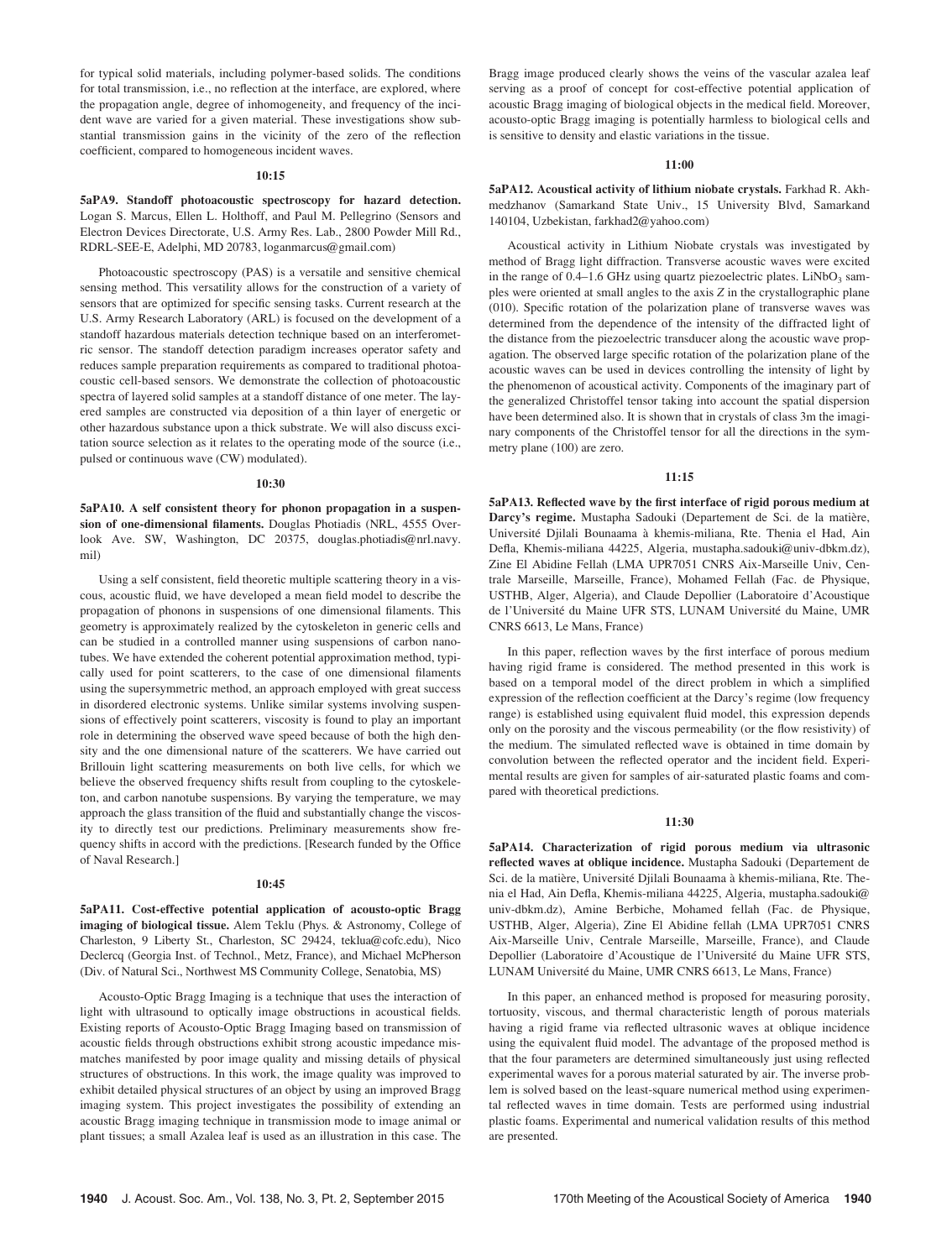# Session 5aSA

# Structural Acoustics and Vibration: General Topics in Structural Acoustics and Vibration

Stephen Oregan, Chair Naval Surface Warfare Center, Carderock Division

# Contributed Papers

#### 8:30

5aSA1. Active and passive techniques for a cost-effective noise reduction in the interior of aircraft cabins. Hasson M. Tavossi (Phys., Astronomy, and GeoSci., Valdosta State Univ., 2402, Spring Valley Cir, Valdosta, GA 31602, htavossi@valdosta.edu)

Different noise reduction techniques that can be applied to the interior of aircraft cabin are investigated, to determine the most cost-effective means, without any aircraft external modifications, such as jet engine design change, or fuselage modifications, with no significant added weight. The goal of this research is to arrive at a cabin interior design that can be retrofitted to the existing aircraft interior to reduce overall cabin noise. Relaxation oscillations of the aircraft cabin model, considered as a system in forced vibrations with non-linear damping, and sub-harmonic resonances are considered. Negative and positive damping coefficients, and some techniques for noise cancelation by active means are discussed. From noise powerspectrum results for a typical aircraft cabin, amplitude versus audible frequency, one can determine the most energetic cabin vibration modes. Those modes require the highest damping. The proposed technique will utilize a regular matrix of the multiple sets of open Helmholtz resonators, with sound absorbing surfaces, that are imbedded in the cabin interior walls, just below the surface, and tuned to the highest noise level frequencies inside the cabin. The resonators dissipate the noise energy inside the aircraft at the most dominant frequencies, and hence reduce the overall cabin noise level.

#### $8.45$

5aSA2. Numerical hybrid TMM-modal finite element method prediction of the vibroacoustic of sandwich panels with add-on damping. Imen Rzig, Noureddine Atalla, and Dilal Razhi (Mech., univesité de Sherbrooke, E3-2115, 2500 Boulvard de l'université, Sherbrooe, QC J1K2R1, Canada, imen.rzig@usherbrooke.ca)

This paper discusses the numerical modeling of the vibroacoustic response of sandwich-composite panels with add-on damping, under a diffuse acoustic field (DAF) excitation. A modal synthesis approach is used for the calculation of the structural response and the Rayleigh's integral is used for the acoustic response. Since the panel has a viscoelastic core, a methodology is presented to handle efficiently the modeling of the frequency depended properties of the viscoelastic layer. A hybrid TMM-modal FEM method is used to predict the acoustic response at high frequency, using the equivalent damping of panel which are calculated from strain energies. Next, a parameters study on the effect of the viscoelastic layer location is presented. In particular, three locations are compared: within the Honeycomb core, within the skins and added to the skin with a constraining layer. The effects of the excitation type on the vibration and acoustic response are also discussed. Key words: Sandwich NIDA, Modal FEM method, TMM method, viscoelastic damping, acoustic response, equivalent properties.

9:00

5aSA3. A modal solution for finite length rods with non-uniform area. Andrew J. Hull (Naval Undersea Warfare Ctr., 1176 Howell St., Newport, RI 02841, andrew.hull@navy.mil)

This talk derives a modal solution to the displacement field of a finite length rod whose area is varying with respect to its length. This method facilitates a solution to any problem where the area and derivative of the area can be represented as analytical functions. The problem begins by writing the longitudinal displacement of the non-uniform area rod as a series of indexed coefficients multiplied by the eigenfunctions of the uniform area rod. This series solution is inserted into the non-uniform area rod equation, multiplied by a single p-indexed eigenfunction and integrated over the interval of the rod. The resultant expressions can be written as a set of linear algebraic equations and this yields a solution to the displacement of the system. Five example problems are included: the first one has a non-uniform area that corresponds with a known analytical solution, the second has an area that can be represented by a Fourier series, and the third and fourth have areas that do not have a known analytical solution and the fifth is a generic second order non-constant coefficient differential equation. Four of these problems are verified with other methods. Convergence of the series solution is discussed.

### 9:15

5aSA4. Remote acoustic sensing of mechanical changes in thin vibrating plates. Tyler J. Flynn and David R. Dowling (Mech. Eng., Univ. of Michigan, 1231 Beal Ave., Rm. 2010, Ann Arbor, MI 48109, tjayflyn@umich.edu)

Remote measurements of radiated sound from a vibrating structure may be exploited for non-contacting structural health monitoring. In this work, an experimental method for remote acoustic sensing of mechanical changes in thin vibrating plates is presented. The basic concept is to compare the radiated sound from baseline and mechanically modified plates to determine the presence or absence of mechanical modifications. Experimental results are presented for measurements of radiated sound from a 0.3-m-square by 1.6-mm-thick aluminum plate with clamped edges subject to swept-frequency shaker base-excitation in the bandwidth from 100 Hz to 4 kHz. The primary mechanical change considered in this investigation is added mass via magnets. Acoustic signals are collected with a linear array of sixteen microphones and are used to characterize the acoustic radiation from baseline and modified vibrating plates, to determine the thresholds above which mechanical changes can be reliably detected with statistical significance. This binary method of non-destructive evaluation can be extended to other classes of defects, such as holes, cuts (simulated cracks), and changes in the boundary conditions. With the integration of more advanced signal processing techniques, localization of the mechanical changes may be possible as well. [Sponsored by NAVSEA through the NEEC.]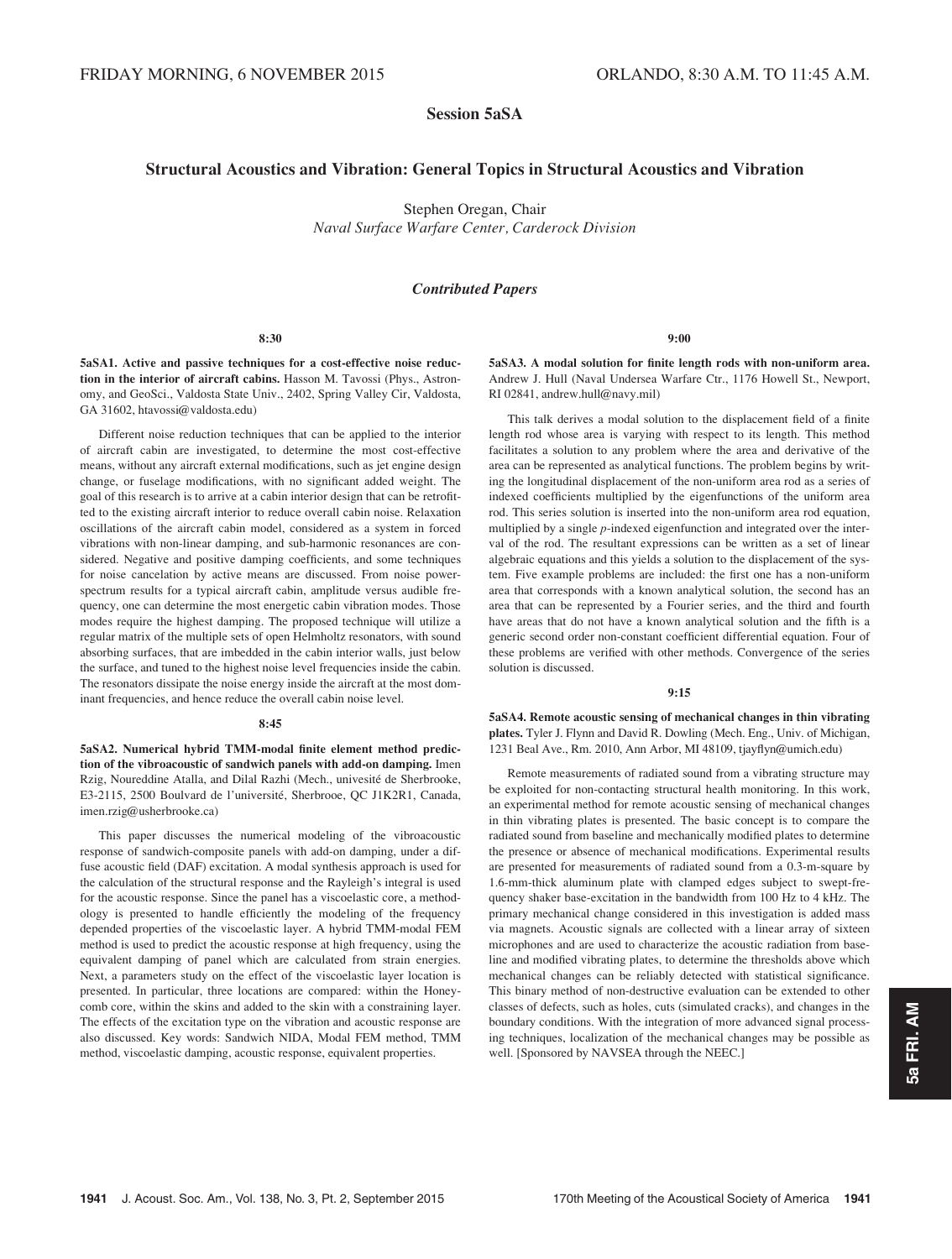5aSA5. The effect of elastic point contact: theory and experiment. Douglas Photiadis and David Goldstein (NRL, 4555 Overlook Ave. SW, Washington, DC 20375, douglas.photiadis@nrl.navy.mil)

It has recently been pointed out that nearfield deformation in the neighborhood of an elastic point contact can have significant phenomenological effects, producing shifts of resonance frequencies and serving as a source of loss. In order to take these effects into account, it is necessary to employ three dimensional elasticity theory, precluding the use of lower dimensional dynamic models, for example, plate elements in a finite element analysis (FEA) computation. This is a very significant limitation because the frequency response of many large complex structures can only be predicted using such models. We propose here a theoretical modeling approach that resolves this problem and enables the use of lower dimensional models in the analysis of such systems. We have found the predictions of the model to be in good agreement with experimental measurements in the cases we have examined so far, translational and cantilever resonators. Research funded by the Office of Naval Research.

#### 9:45

5aSA6. Calculation of energy exchange between the outer hair cell and structural components of the organ of Corti, using the in vivo measurement data. Amir Nankali and Karl Grosh (ME Dept., Univ. of Michigan, Ann Arbor, MI 48105, nankali@umich.edu)

The mammalian cochlea amplifies the sound born vibration of the microstructures of the OoC through a frequency and level dependent active process. The somatic motility of the mechanosensory outer hair cells (OHCs) is hypothesized as the key element of the cochlea active mechanism. During the sound stimulation, the OHCs respond to the membrane potential fluctuation through a fast alteration of their length. This cellular length change applies an active harmonic force to both sides of the OHC (reticular lamina (RL) on the apical part and basilar membrane (BM) on the basal part), and boosts the OoC motion. In this paper, we use the in vivo experimental data on the OHC extracellular receptor potential together with the displacement of the OoC structural components to estimate energy exchange between the modes. It is found that when the OHC transmembrane potential leads the BM displacement by a phase between 0 and 180 degree, with an optimal value of 90 degree, the electrical power is transmitted into the BM mode. A phase difference between 180 and 360 gives rise to power dissipation on the BM. These phase ranges are shifted by 180 degree for the RL mode. Analyzing the experimental data reveals that the OHC active force dissipate power in the BM side while it amplifies the RL motion. Moreover, we utilize the BM/RL displacement amplitude to quantify the OHC active power generated by each hair cell.

## 10:00–10:15 Break

#### 10:15

5aSA7. Investigation of low-frequency broadband dipole transducer driving by PMN-PT transverse shear mode. Yuyu Dai, Yinqiu Zhou, Xiuming Wang, Hongbin He, and Zhengbo Wang (Inst. of Acoust., Chinese Acad. of Sci., No. 21, Bei-Si-huan-Xi Rd., Beijing 100190, China, daiyuyu001@126.com)

A low-frequency broadband dipole transducer with a standard dipole directivity pattern is a crucial factor in the research and development of a sonic logging tool. A new dipole transducer design based on cylindrical shell oscillating is proposed in this paper, in which transverse shear polarization PMN-PT crystal stacks are used to provide a driving force to excite a cylindrical-shell oscillation to generate dipole acoustic field. The resonant frequency of the transducer is decided by the dimensions of crystal stacks. Piezoelectric coefficient  $d_{15}$  of the PMN-PT crystals can reached 7000 pC/N, which means there is enormous potential in high power transducer design; Several ceramic plates are connected in a series to reduce the resonant frequency of the exciting source and increase the driving amplitude at the same time so as to enhance the radiation power further; several stacks of different sizes are connected in a parallel to broaden the bandwidth. Finite element method is adopted to optimize the structure of transducer. According to the optimized results, a prototype is produced and then tested in anechoic tank. Test results show that the transmitting response is larger than traditional dipole transducer and the directivity pattern is better in the operating frequency range.

#### 10:30

5aSA8. Fluid-structure interaction effects for minimizing transmission in waveguides: Time and frequency domain approach. Swaroop R. Vettamparambath and Abhijit Sarkar (Mech. Eng., IndianInst. of Technol. Madras, #445, Pampa Hostel, Chennai, Tamil Nadu 600036, India, swarooprajvr@gmail.com)

In many noise and vibration control applications, transmission loss in waveguides needs to be maximized. We propose a waveguide comprising of two different fluids with large impedance mismatch. The two dissimilar fluids are separated by two identical spring-mass combinations. An analytical model for such waveguide is undertaken using principles of one-dimensional linear wave propagation theory. Transmission loss for the waveguide across the frequency range is formulated in terms of (i) impedance mismatch of the fluids (ii) fluid-structure interaction parameter. It is shown that an appropriate choice of the above two parameters leads to a minimal transmission across the frequency range. The above inference is also corroborated through transient Finite Element Analysis. For transient simulation an initial condition is imposed on the system and the simulation is carried on till the first transmission is observed. The ratio of the maximum response in the transmitted pulse to the maximum response in the incident pulse is defined as the transmission ratio in time domain. It is observed that the transmission ratio computed in time domain correlate well with the transmission ratio formulated in the frequency domain.

#### 10:45

5aSA9. Railway vibration and noise reduction using particle impact dampers. Wonseok Yang (Mech. Eng., Hanyang Univ., Hanyang Univ., Haengdang 1-dong, Seongdong-gu, Seoul, Korea, Seoul ASI|KR|KS013| Seoul, South Korea, wonseok\_yang@naver.com), SangKeun Ahn (Mech. Convergence Eng., Hanyang Univ., Seoul, South Korea), Hyoin Koh (Korea RailRd. Res. Inst., Seoul, South Korea), and Junhong Park (Mech. Convergence Eng., Hanyang Univ., Seoul, South Korea)

Rolling noise is becoming a increasing concern for residential areas near railways. Rail vibration caused by moving loads of a train and corrugations generates noise. This study presented a particle impact dampers and its application to reduction of the rolling noise. The particle impact dampers to efficiently reduce the vibration were designed and verified using simplified models of a railway. To verify the particle impact damper performance, the vibration of a simplified railway attached with particle impact dampers was measured. The effects of different clearances and mass ratio of the damper to the railway was investigated. The numerical predictions of finite element model of impacting dampers were proposed and verified to the measured results to find the vibration reduction mechanism.

## 11:00

5aSA10. On frequency dependences of material damping and dynamic elastic properties. Tamás Pritz (Budapest Univ. of Technol. and Economics, Műegyetem rkp. 3-9, Budapest 1111, Hungary, tampri@eik.bme.hu)

The various solid materials may exhibit diverse damping and dynamic elastic behavior as a function of frequency over a wide range extending from zero hertz up to the meaningful high frequencies. Nevertheless, some general characters in the dynamic behavior of materials can be experienced, especially if a limited frequency range is concerned. The aim of this paper is to establish and classify the general characters of frequency dependence of linear damping and elastic properties with special emphasize to the sonic range and the materials used for sound and vibration control. Based on simple physical views, the frequency dependences of damping properties (loss modulus and loss factor) are established as a first step. It is shown that basically two types of damping behavior can be distinguished, namely, (a) damping increasing with frequency and (b) damping exhibiting a peak. All other types of damping (e.g., the decreasing and the hysteretic damping) can be interpreted through the above mentioned ones. The dynamic elastic properties (shear or bulk modulus, etc.) as a function of frequency are determined from the damping by considering causality principle. The frequency dependences predicted for the dynamic moduli are discussed.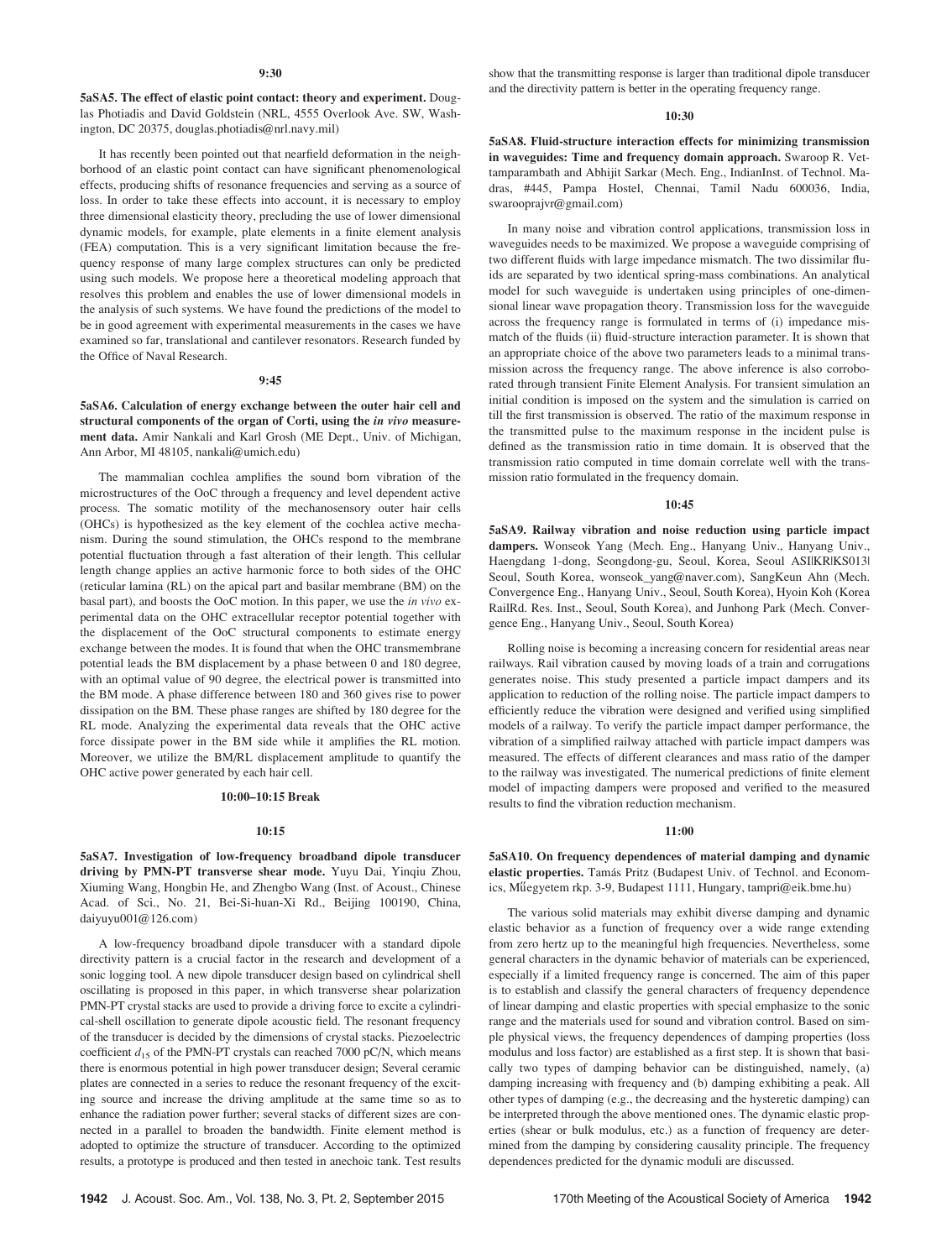## 11:15

5aSA11. Determining optimal equivalent source positions in wave superposition method by self-adaptive searching algorithm. Shaowei Wu and Yang Xiang (School of Energy and Power Eng., Wuhan Univ. of Technol., Peace Ave., Wuhan, Hubei Province, No. 1040, Wuhan, Hubei 430063, China, thinkwsw@qq.com)

The calculation accuracy of wave superposition method is influenced greatly by equivalent sources, their positions, and the frequency. What's more, nonuniqueness occurs at eigenfrequencies when monopole or dipole is used as the equivalent source. Although tripole can overcome the nonuniqueness, the computational overhead is very large due to its complex expression and the accuracy is still affected greatly by the positions. A method is proposed to reduce the calculation errors. In this method, monopole, which is the simplest source, is used as the equivalent source. The upper limit frequency for a radiator under a certain meshing pattern is predicted by using the fictitious pressure generated via a reference source. Then, the optimal equivalent source positions for each frequency corresponding to the actual vibration velocity boundary condition, in which the average rate of pressure change is minimal, are determined within the upper limit frequency by a searching algorithm. Numerical simulation results of a complex structure show that the calculation errors are significantly reduced. At last, the method is verified by an experiment for a cuboid radiator. Experimental results show that the proposed method is practicable and good at accuracy.

5aSA12. Sound characteristic analysis of Multi-layer sound- absorbing materials using impedance tube. Hyungwoo Park (SoongSil Univ., 1212 Hyungham Eng. Building 369 Snagdo-Ro, Dongjak-Gu, Seoul, Seoul 156743, South Korea, pphw@ssu.ac.kr), Seonggeon Bae (Daelim Univ., Seoul, South Korea), Myungjin Bae (SoongSil Univ., Seoul, South Korea), and Duckhee Lee (Korea RailRd. Res. Inst., Gyeonggi-do, South Korea)

With the development of the field of transportation, vehicles have come to be driven fast. As a result, due to their high speed, railways are the cause of increased noise inside the railway vehicle. Methods for reducing noise present themselves in various ways. However, it is difficult for a method to be effective without a costly and difficult implementation of technology. In general, to improve the characteristics of vehicle interior noise conditions, which can increases the effect of sound absorbing or insulation materials, it is necessary that any sound absorbing material be located between the outer and inner walls of the vehicle. In this paper, we perform an experiment on the acoustic characteristics of a composite multilayer type sound-absorbing material that can be used to reduce the interior noise of a vehicle. In our tests, we used an impedance tube, which can scan a plane wave with a speaker for the test-material. The tube is fabricated in a circular symmetrical shape. This overall method can be used to evaluate acoustic transmission loss. The results found in this study can be used to show that the selection of a multi-layer sound-absorbing material can allow users to achieve the characteristics of noise reduction. With the results delineated in this study, a multi-layer high density material can be confirmed to show improved performance this material can also be used to check the characteristics of the frequency response of the shape of the surfaces.

FRIDAY MORNING, 6 NOVEMBER 2015 GRAND BALLROOM 8, 8:30 A.M. TO 10:00 A.M.

Session 5aSCa

# Speech Communication: Intonation, Tone, and Prosody (Poster Session)

Tessa Bent, Chair

Department of Speech and Hearing Sciences, Indiana University, 200 S. Jordan Ave., Bloomington, IN 47405

Authors will be at their posters from 8:30 a.m. to 10:00 a.m. To allow authors an opportunity to see other posters in their session, all posters will be on display from 8:30 a.m. to 12:00 noon.

# Contributed Papers

5aSCa1. Two strategies for distinguishing nga and sac tones in Northern Vietnamese. Taylor L. Miller, Angeliki Athanasopoulou, Nadya Pincus, and Irene Vogel (Linguist & Cognit. Sci., Univ. of Delaware, 125 E Main St., Newark, DE 19716, tlmiller@udel.edu)

The six tones of Northern Vietnamese involve F0 and phonation properties. We examine the acoustic manifestation of two rising tones usually characterized as having distinct phonation (ng $\tilde{a}$  = creaky and s $\dot{a}c$  = modal) in 1584 vowels produced by 9 Hanoi speakers (88 real three word compounds, 8 target vowels /a/, /i/, /u/ with sac and nga in first two syllables). Based on measurements of F0, energy, duration, and phonation properties (spectral tilt, CPP, and HNR), we observed two strategies for producing the two tones: (a) both F0 and phonation differences, where creaky voice appeared in  $>78\%$  of the ngã tones (N = 7); (b) only F0 difference, where creaky voice appeared in  $<6\%$  of the nga tones (N = 2). Classification of the data into the two tones with Binary Logistic Regression Analyses confirmed the distinct behaviors. In the first strategy, the main property distinguishing ngã from sắc is HNR (84%), but F0 was also very successful (75%). In the second strategy, F0 was the only significant property (90%). Given that there were no age, gender, or educational differences, we suggest that the patterns may be due to (i) a regional dialectal difference or (ii) a change in progress in Vietnamese.

5aSCa2. Perception and production abilities of question vs. statement intonation patterns in young deaf children with early cochlear implantation. Sangsook Choi, Ioana Barbu, Cynthia Core, and James Mahshie (Speech and Hearing Sci., The George Washington Univ., 2115 G St. NW, Washington, DC 20052, sangsook\_choi@email.gwu.edu)

Little research exists studying production and perception of prosody in early-implanted children with cochlear implants (CIs). Because of limited F0 information conveyed by CIs, there is particular interest in the impact of CIs on intonation perception and production. The aim of the present study was to describe and compare the ability of hearing (HC) and implanted (IC) children to perceive and produce distinctions between question vs. statement intonation patterns. Nine HC and 9 IC between 38 and 58 months of age participated in the study. All IC received their first implant prior to 15 months and had no other identified medical or developmental problems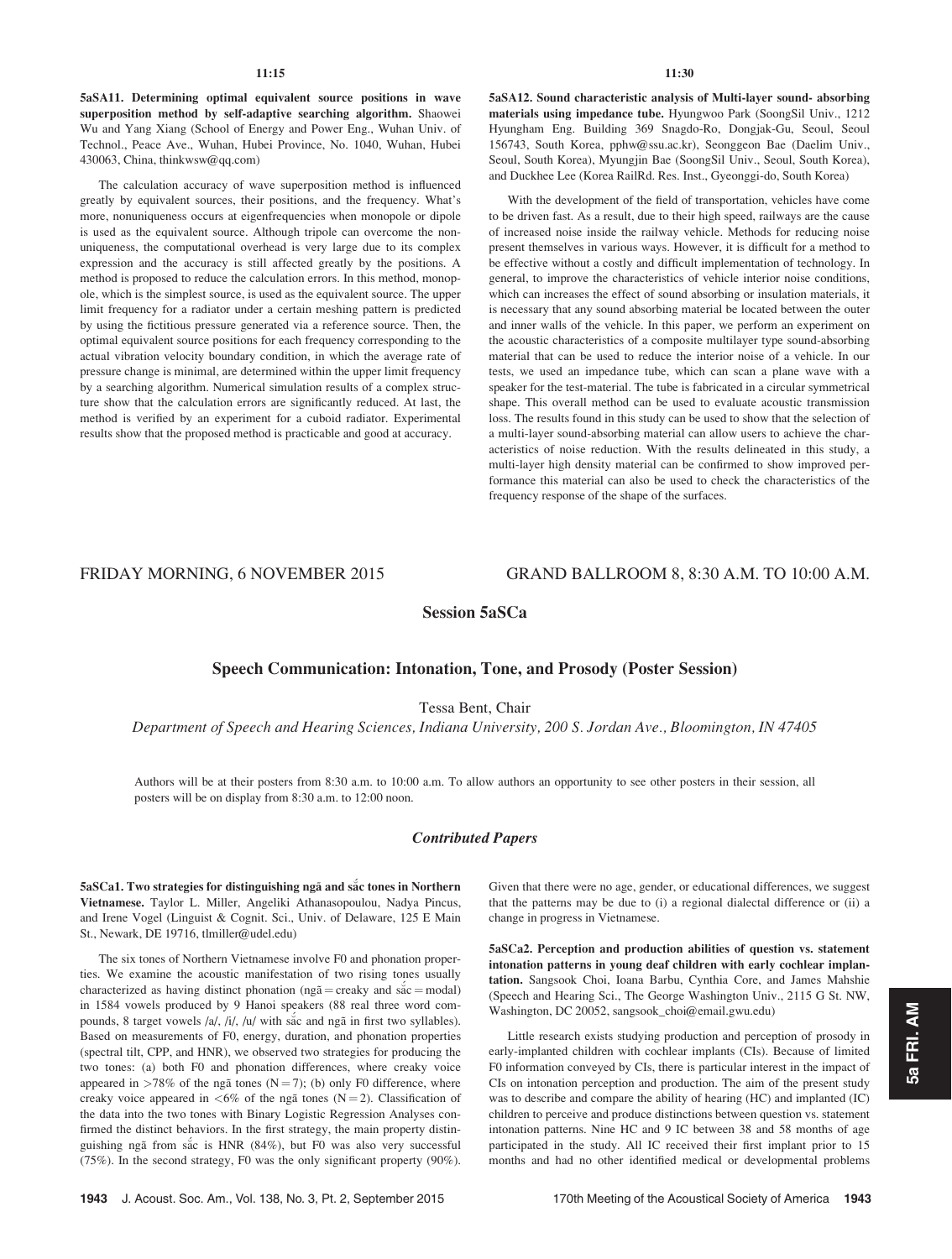besides hearing loss. To determine the children's ability to perceive rising and falling intonation, an imitation task was used. Results showed no significant difference in perception between the groups ( $p = .09$ ). Intonation production was examined by eliciting yes–no questions and statements during a play-based task. Production measures included mean, range, and slope of F0. While F0 range was significantly greater for IC than for HC ( $p = .015$ ), no other measure was found to be significantly different between the two groups. Overall, early-implanted deaf children with CIs appear to develop intonation comparable to their hearing peers.

5aSCa3. Speech variability and prosody in childhood apraxia of speech. Toby Macrae, Kaitlin Lansford, and Emily Berteau (Commun. Sci. and Disord., Florida State Univ., 201 W. Bloxham St., Tallahassee, FL 32306-1200, tmacrae@fsu.edu)

This is a follow-up to a paper that was presented at the 2014 Convention of the American Speech-Language-Hearing Association, which included preliminary data from 12 children. Data collection is ongoing and the data from all participants will be presented at the Acoustical Society of America Meeting in 2015. While speech variability and disordered prosody are core features of childhood apraxia of speech (CAS), much of the research in this area is descriptive and/or subjective. The purpose of the proposed study is to compare children with CAS to children with non-CAS speech sound disorders (SSDs) using more objective acoustic measures of variability and prosody, including: (1) durational variability of the phrase "Buy Bobby a puppy," (2) durational variability of  $/a$  in "Bobby," (3) durational variability of  $/\Lambda$  in "puppy," (4) durational variability of voice onset time for  $/p/$  in "puppy," (5) spectral variability of the first and second formants (F1 and F2) for  $\alpha$  in "Bobby," (6) spectral variability of F1 and F2 for  $\Lambda$  in "puppy," and  $(7)$  three stress metrics from Liss et al. (2009), which relate variability in consonant durations to variability in vowel durations and have been shown to differentiate between speakers with and without dysarthria and among different dysarthria subtypes. Preliminary data were encouraging. Children with CAS showed relatively more variability in consonant durations than vowel durations. Children with non-CAS SSDs showed relatively more variability in vowel durations than consonant durations.

5aSCa4. The intonation of wh-in situ questions in Northern Peninsular Spanish. Carolina Gonzalez and Lara Reglero (Modern Lang. and Linguist, Florida State Univ., 625 University Way, DIF 322, Tallahassee, FL 32306- 1540, cgonzalez3@fsu.edu)

This project investigates the intonational characteristics of wh-in situ questions (As in: ¿Compraste qué? 'You bought what?) in Northern Peninsular Spanish. Although these questions reportedly occur with various pragmatic readings in several Spanish dialects (Uribe-Etxebarria 2002; Chernova 2013; Reglero and Ticio 2013), their intonation remains to be investigated. Data from 22 speakers from Northern Peninsular Spanish was collected in a reading and an elicitation task. Each task included 30 contextualized wh-in situ questions representing information-seeking, echo-repetition, and echo-surprise readings. Target sentences were interspersed among declaratives and yes–no questions. Preliminary results from the elicitation task are discussed for two female participants. Prevalent pitch contours are analyzed following Spanish ToBi conventions (Face and Prieto 2007). In addition, we report the global tonal range for each type of wh-in situ, as well as the tonal range average from the nuclear tone to the boundary tone. It is expected that surprise contexts will have the greatest tonal range, followed by echo-repetition contexts. Finally, we explore the prevalence of intermediate phrases prior to the final wh-word for the three contexts, which might have repercussions for the syntactic analysis of wh-in situ in Spanish (Uribe-Etxebarria 2002 vs. Reglero and Ticio 2013).

5aSCa5. The intonation of declaratives and absolute interrogatives in Valencian Spanish. Jessica Craft (Spanish, Florida State Univ., 625 University Way, DIF356, Tallahassee, FL 32306, jmc07f@my.fsu.edu)

This study presents data on the intonation of broad focus declarative sentences and information-seeking absolute interrogative sentences in Valencian Spanish, as the characteristics of this dialect have not previously been described. The main research questions of this study are what types of intonation patterns are typical for Spanish in this region and in what ways these patterns are similar and/or different from the ones attested for Castilian Spanish and Valencian Catalan. The speech data analyzed came from six native speakers of Valencian Spanish, all early bilinguals of Valencian Catalan. A total of 240 sentences were analyzed in Praat (Boersma and Weenink 2014) following standard  $Sp<sub>ToBI</sub>$  and  $Cat<sub>ToBI</sub>$  conventions (Beckman, et al. 2002; Estebas-Vilaplana and Prieto 2010; Prieto 2014). The study focuses on the pitch accents used in the prenuclear and nuclear positions, as well as the boundary tones for both sentence types. The speech data show use of intonational contours from both Valencian Catalan and Castilian Spanish and demonstrates the profound influence of Catalan in the Spanish of this region. Furthermore, the data are consistent with what has been reported for other Spanish-Catalan bilingual speakers in other regions of Spain (Romera and Elordieta 2013, Simonet 2011, Romera, et al. 2008).

5aSCa6. Production of emotional intonation among Mandarin and English speakers. Ratree Wayland, Yiqing Zhu, and Michelle Perdomo (Linguist, Univ. of Florida, 2801 SW 81st St., Gainesville, FL 32608, ratree@ ufl.edu)

Some researchers claim that intonation can be used to express specific emotion while others argue against the existence of emotion specific intonation patterns. In addition, languages differ in their use of intonation pattern to deliver similar emotion, and that L2 learners have the tendency to use L1 knowledge to produce intonation. Previous research shows that a falling successive addition boundary tone was used to express "disgust" or "anger" while a rising successive addition tone was used to convey "surprise" and "happy" emotions in Mandarin. In this study, we compare intonation patterns used to express five emotions: anger, disgust, surprise, joy, and neutral by 10 Mandarin and 10 English speakers in 1, 2, or 5-word utterances in English. Mandarin speakers were also asked to produce all 5 emotions in 1, 2 and 5-word utterances in Mandarin. Preliminary analyses from one Mandarin speaker showed that mean F0 of utterances produced with different emotions are significantly different in all three utterance lengths in both Mandarin and English. Inconsistent with previous research, a "falling" successive addition tone is used in all five emotions in Mandarin and in four emotions, except disgust, in English.

 $5aSCa7$ .  $L + H^*$  and  $H^*$  pitch accents in Mandarin Chinese. Yiqing Zhu and Ratree Wayland (Linguist, Univ. of Florida, 2801 SW 81st St., Gainesville, FL 32608, ratree@ufl.edu)

In this study, we examine acoustic correlates of  $L + H^*$  and  $H^*$  pitch accents in Mandarin Chinese. In English,  $L + H^*$  denotes "exclusiveness" and  $H^*$  conveys "new" information. For example,  $L + H^*$  A. Katie did not pet the cat, (Kellie did). H\* B. Katie did not pet the cat (she pet the dog). Ten Mandarin speakers were asked to produce the English equivalent L + H<sup>\*</sup> and H<sup>\*</sup> pitch accents in Mandarin as in C and D: L + H<sup>\*</sup> C. 咪妮 没 有 摸 猫, 妞蒙 摸 了 猫 MiNi meiyou mo mao, NiuMeng mo le mao. MiNi did not pet the cat, it is NiuMeng who petted the cat. H\* D. 咪妮 没有 摸 猫, 咪妮也 没有 摸 狗 MiNi meiyou mo mao, MiNi ye meiyou mo gou. MiNi did not pet the cat, and she did not pet the dog either. MiNi and Niu-Meng were produced with all combinations of four Mandarin tones. Preliminary findings from one speaker suggest an interaction between tones and pitch accents such that pitch contour and pitch height of both types of pitch accents vary as a function of tones.

5aSCa8. Durational characteristics of sentence-medial and sentencefinal pauses in the production of a paragraph. Kuniko Kakita (Liberal Arts and Sci., Toyama Prefectural Univ., 5180 Kurokawa, Imizu, Toyama 939-0398, Japan, kakita@m3.spacelan.ne.jp) and Shizuo Hiki (Faculty of Human Sci., Waseda Univ., Tokorozawa, Japan)

The present study investigated the durational characteristics of sentencemedial and sentence-final pauses in the production of a paragraph, with an aim to elucidate the factors that determine the durational organization of connected speech. A phonetically trained native speaker of Japanese read a paragraph consisting of eight sentences at a moderate speaking rate. Three recordings varying slightly in total duration — roughly 55 s, 52 s  $(-5\%)$ , and  $49s$   $(-10\%)$  — were analyzed acoustically. Results showed that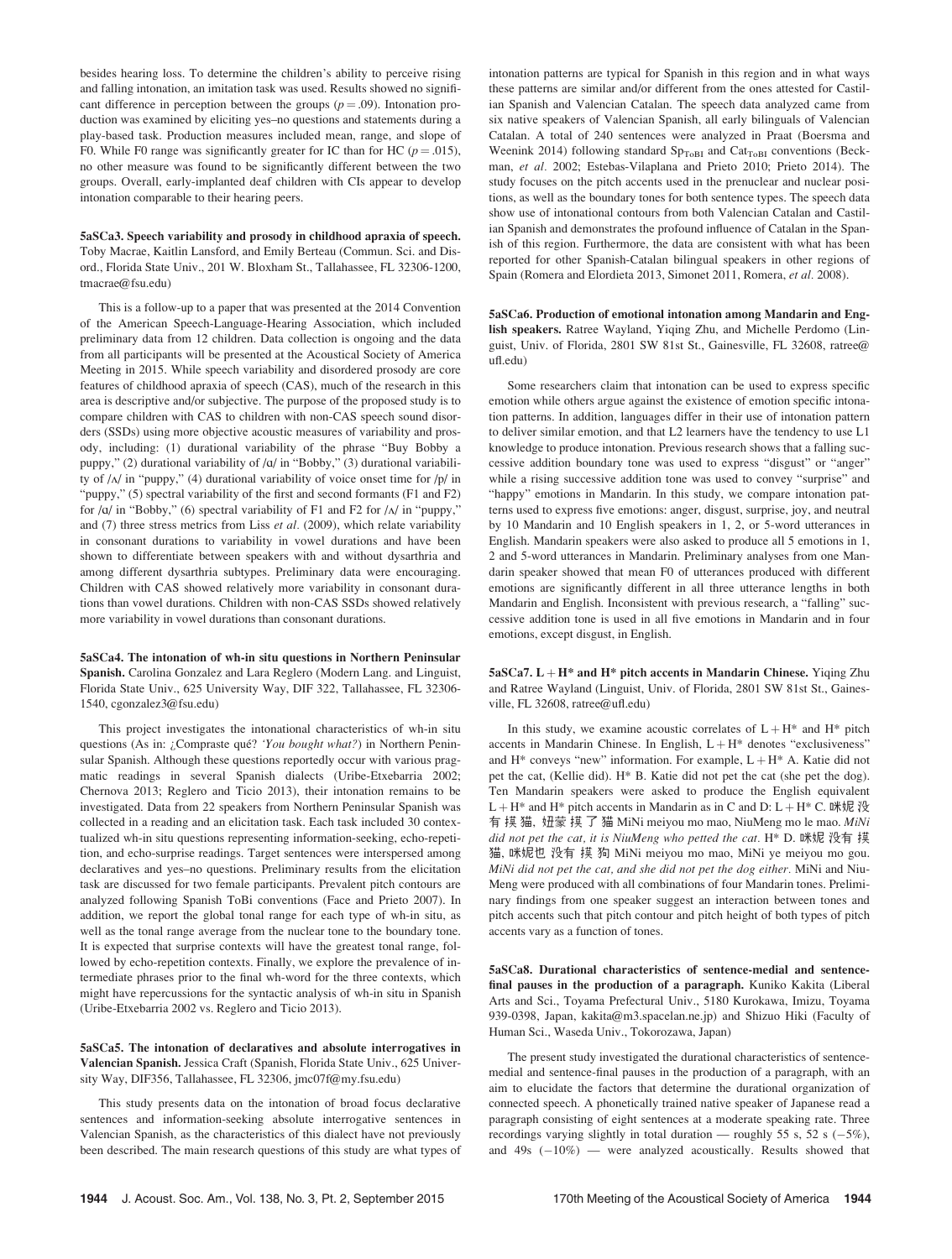approximately 30% of the paragraph duration was pause duration, of which about 80% was sentence-final and 20% sentence-medial. Pause duration affected paragraph duration more significantly than speech duration, e.g., 10% shortening in paragraph duration resulted from 25% shortening in pause duration but only 5% shortening in speech duration. The duration of sentence-medial pauses was positively correlated to the duration of preceding speech, while the duration of sentence-final pauses reflected the internal

structure of the paragraph, i.e., paragraph-internal topic transitions were accompanied by longer pauses, possibly providing opportunities, too, for physiological adjustments such as breathing and swallowing. The ratio of accumulated pause duration to accumulated speech duration increased in an asymptotic manner, approaching the final ratio value near the end of paragraph production.

# FRIDAY MORNING, 6 NOVEMBER 2015 GRAND BALLROOM 8, 10:30 A.M. TO 12:00 NOON

# Session 5aSCb

# Speech Communication: Foreign Accent and Multilingual Speech Production and Perception (Poster Session)

Rajka Smiljanic, Chair

Linguistics, University of Texas at Austin, Calhoun Hall 407, 1 University Station B5100, Austin, TX 78712-0198

Authors will be at their posters from 10:30 a.m. to 12:00 noon. To allow authors an opportunity to see other posters in their session, all posters will be on display from 8:30 a.m. to 12:00 noon.

# Contributed Papers

5aSCb1. Acoustic detail in monolingual and bilingual children's representations of English and Spanish. Cynthia P. Blanco, Rajka Smiljanic (Univ. of Texas at Austin, 305 E. 23rd St., Linguist, B5100, Austin, TX 78712, cindyblanco@utexas.edu), and Colin Bannard (Univ. of Liverpool, Liverpool, United Kingdom)

Children must learn to process variations in the pronunciation of their language(s), but they must also learn the social meaning of particular kinds of variation. By preschool, children's initially overly specific lexical representations have generalized to reflect commonalities in pronunciations, thus allowing children to recognize accented productions as instances of familiar lexical items (Best et al., 2009; Schmale, et al., 2010, 2011, 2012; Stager and Werker, 1997). However, elementary-school-aged children struggle to use the phonetic variation present in accented speech to understand social differences among talkers (Floccia et al., 2009; Girard et al., 2008). In the present study, we investigated children's ability to associate acoustic cues with a particular language as a function of their language background (monolingual, significant L2 exposure, or bilingual). Children decided whether nonce words containing language-specific sounds were produced by a Spanish speaker or an English speaker. Language-specific cues included phonemes unique to Spanish  $(fr)$  or English  $(fr, \theta)$ , or sound categories common to both languages but produced differently in each (/l, u/). The categorization patterns and reaction times of the three groups were compared, and results indicate that children with exposure to or proficiency in Spanish categorized the nonce words more accurately than monolinguals.

5aSCb2. Phonetic divergence in bilingual speakers is modulated by language attitude. Wai Ling Law (Linguist, Purdue Univ., Beering Hall of Liberal Arts and Education, 100 North University St., West Lafayette, IN 47907, wlaw@purdue.edu) and Alexander L. Francis (Speech, Lang. & Hearing Sci., Purdue Univ., West Lafayette, IN)

Bilingual speakers' speech varies phonetically according to many factors such as age of arrival and of acquisition of the second language (L2) (e.g., Flege et al., 1999). However, such temporal factors may not be as relevant to populations with more uniform language experience, as in pervasively multilingual societies. In such diglossic situations, speakers' attitudes toward each of their languages may have a stronger influence on everyday pronunciation, as they do for language learning (Moyer, 2007) and phonetic accommodation to interlocutors (Dmitrieva et al., 2015). This study was designed to determine whether bilingual speakers' attitude toward their language(s) and associated culture(s) modulates phonetic properties of their speech. Native Cantonese-English bilinguals living in Hong Kong  $(N = 20)$ produced near homophones in both languages under conditions emphasizing each language on different days. The degree of diphthongization of Cantonese /o/ and English /ou/, and Cantonese /aɪ/ and English /aɪ/ were quantified acoustically and compared to attitude scores elicited in a questionnaire. Participants with a more positive attitude toward Cantonese showed larger cross-language differences in diphthongization of these pairs, demonstrating an effect of language attitude on phonetic properties of speech and highlighting the contribution of sociolinguistic factors to phonetic variability in diglossic contexts.

5aSCb3. How do L1 and L2 influence on the acquisition of L3 (English) stress pattern. Mahire Yakup and Dina Omanova (World Lang. and Lit., Nazarbayev Univ., Block 38-1104, 53 Kabanbay Batyr Ave., Astana, Aqmola 010000, Kazakhstan, yakefu.mayila@nu.edu.kz)

In this research, we investigated the acquisition of English stress by trilingual speakers (Kazakh/Russian (L1)-Russian/Kazakh (L2)-English (L3). Stress in Kazakh, as a Turkic language, is on the final position (Johnson, 1998) and was cued by fundamental frequency (Kirghner, cited from Kondibaeva, 2010). However, in Russian, stress was cued by duration and intensity (Hamilton, 1980; Kuznetsova, 2006). In this research, we used two different trilingual groups in which the Kazakh-Russian-English trilingual group has Kazakh as a dominant language and first language; on the other hand, the Russian-Kazakh-English trilingual group has Russian as a dominant language with the advanced level of Kazakh. However, both groups have high level of English (IELTS  $= 6.5$  and above). All participants from both groups produced the noun-verb stress pattern words in sentences. In the production of ten female speakers from each group, average fundamental frequency, duration, average intensity, and first and second formant frequencies for vowels were collected in the stressed and unstressed syllables. The result showed that for Russian-Kazakh-English speakers, duration and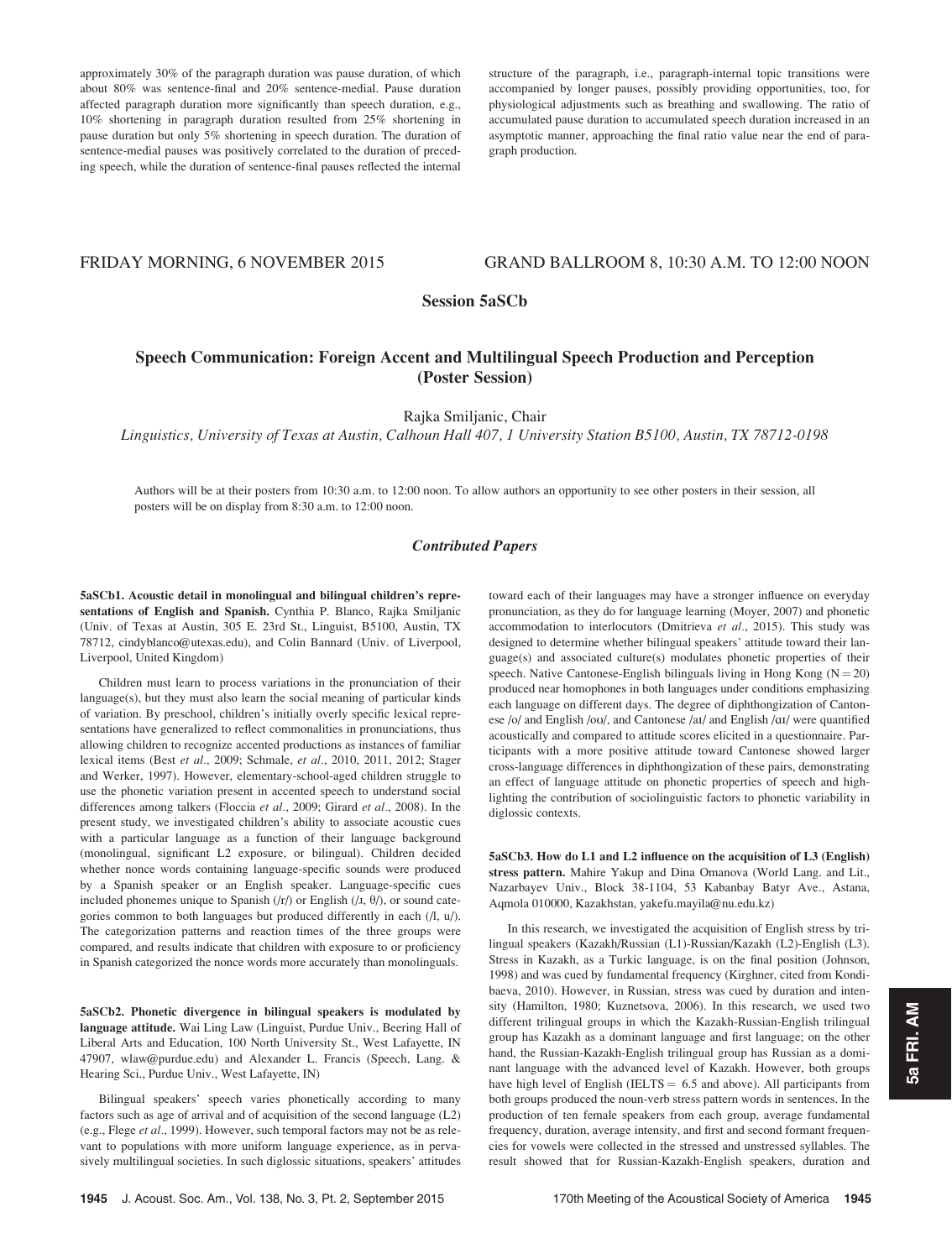intensity are stronger cues than F0. Kazakh-Russian-English trilinguals used all parameters, but duration was strongly associated with final lengthening. The results will be discussed in terms of L1/L2 transfer into the acquisition of  $L3$ .

5aSCb4. Accent and fluency in third language acquisition. Hiromi Onishi (Grinnell College, 1210 Park St., Grinnell, IA 50112, honishi84@gmail. com)

This paper examined the influence of L2 on L3 accent and fluency. Target participants were native speakers of Chinese who have studied English as an L2 prior to beginning their study of Japanese as L3. Participants were recorded in L2 and L3, and their speech samples were rated by expert judges of respective language. The judges were asked to rate each speaker based on foreign accentedness and overall fluency. The results from English and Japanese were analyzed using correlation analysis. The result of the correlation analysis showed a positive correlation between accent in L2 and L3, which suggests that, regarding foreign accentedness, the better a speaker performs in L2, the better they also perform in L3. The correlation between L2 and L3 in terms of fluency did not reach significance, mostly due to the fact that fluency rating in English was done mildly by the judges. The result nevertheless showed a clear trend toward positive correlation between the two languages. This study contributes to the area of Third Language Acquisition by supporting the idea that L3 acquisition is qualitatively different from L2 acquisition, and phonological acquisition in L3 is influenced not only by the learner's L1 but also their L2.

5aSCb5. Foreign accentedness of English sentences spoken by Japanese EFL learners and Japanese teachers of English: A first report. Natsumi Maeda (DaitoBunka Univ., 1-9-1, Takashimadaira, Itabashi, Tokyo 175- 8571, Japan, h20625maeda@hotmail.co.jp) and Kiyoko Yoneyama (Daito-Bunka Univ., Itabashi-ku, Tokyo, Japan)

This study reports the results of a foreign-accented-rating experiment that investigate the foreign accentedness of spoken English sentences by two Japanese groups, Japanese EFL learners and Japanese teachers of English. This study aims first to investigate whether spoken English sentences by Japanese teachers of English are judged less foreign-accented than those by Japanese EFL learners, and second to investigate whether American-English listeners rate spoken English sentences by Japanese speakers more severely than Japanese listeners do. The stimuli were five sentences adopted from Flege, Munro, and McKay (1995) spoken by 33 Japanese EFL learners and 33 Japanese teachers of English. Ten American-English speakers and ten Japanese speakers were asked to rate the stimuli presented visually and auditorily by clicking along a line on the computer screen for their ratings. The participants' original responses were converted to 10 scales and were submitted to the analyses. The results showed that spoken English sentences by Japanese teachers of English were rated significantly less Japaneseaccented than those by Japanese EFL learners. The results further revealed that as in the previous studies, the American-English speakers rated spoken English sentences by two Japanese groups significantly more severely than Japanese speakers. [Work supported by JSPS.]

## 5aSCb6. Non-word repetition task by young Japanese learners of English. Hiromi Kawai (Ctr. for Teaching English to Children, Kanda Univ. of Int.. Studies, 1-4-1 Wakaba, Mihama-ku, Chiba City 2610014, Japan, kawai-h@kanda.kuis.ac.jp)

This study identified the L2 sound processing problems of young Japanese EFL learners on articulatory production ability of English sounds, without intervention of lexical representation. A non-word repetition test was conducted based on the L1 English children's speech processing system as proposed by Stackhouse and Wells (1997). 203 5th and 6th graders from a public elementary school in Tokyo participated in this study. Nine L1 English normally developing children participated in the test as a reference group. During the non-word repetition test, the participant children watched a native speaker of American Standard English on a computer monitor pronouncing 15 non-words ranging in length from one to three syllables and repeated each non-word following the NS model pronunciation. The recorded performances of the participants were judged by two experts in phonetics and phonology and a native speaker of English specializing in university-TESOL. There was no significant difference between the three judges in perceptual rating  $(p > .05)$ . An ANOVA showed a significant difference between the Japanese children and the L1 English children in the total score of the repetition test. The difficulty of the item analysis, however, revealed a tendency in both Japanese and L1 English children in articulating each syllable.

5aSCb7. Listeners pay attention to rhythmic cues when judging the nativeness of speech. Elisa Pellegrino (Dept. of Literary, Linguist and Comparative Studies, Univ. of Naples L'Orientale, via Duomo 219, Naples 80138, Italy, pellegrino.elisa.1981@gmail.com) and Volker Dellwo (Univ. of Zuerich, Zurich, Switzerland)

Native listeners are good at detecting whether speech is foreign-accented or not. Here, we tested the role of rhythmic cues from the amplitude envelope (ENV) in this process. In a binary forced-choice perception experiment, ten L1 Italian listeners listened to 32 stimuli, each containing two Italian utterances of identical lexical content under the following conditions: (a) Both utterances were produced by a non-native speaker and were manipulated with either the ENV of a native German speaker of Italian and Italian L1 speaker (at 10 and 30 frequency bands). (b) One utterance was produced by an L1 Italian, the other by an L2 speaker. For 10 and 30 frequency bands their ENVs were exchanged (speech chimeras). Listeners' task was to choose which of the utterances in a stimulus was the more native-like. In condition (a), listeners' probability to choose the utterance with the L1 envelope was above chance at 10 bands (0.72) and increased with 30 bands (0.78). In condition (b) listeners' probability to choose the utterance with the L1 ENV was 0.19 at 10 bands and 0.46 at 30 bands. We conclude that rhythmic cues in the speech ENV influence listeners' perception of nativeness.

5aSCb8. Disentangling the contribution of pitch and duration cues in first and second language perception of the Mandarin neutral tone. Arthur L. Thompson and Francis Nolan (Dept. of Theor. and Appl. Linguist, Univ. of Cambridge, Sidgwick Ave., Cambridge CB3 9DA, United Kingdom, alt54@cam.ac.uk)

Most L1 and L2 Standard Mandarin (SM) perception tests focus on the four lexical tones. However, none take into account the neutral tone (NT) for L2 speakers, and few do for L1 speakers (e.g., Yang, 2010). Pitch onset aside, the relatively short duration of NT syllables is assumed to be their primary perceptual cue (Lin and Yan, 1980). This study tested which perceptual cues are used by L1 and L2 groups. To this end, 9 L1 and 9 L2 learners (L1 British English) participated in a five-way alternative forced-choice tone identification task. Three minimal pair disyllabic tokens containing NT were used as stimuli. Syllables carrying NT were manipulated in PRAAT using steps of 30, 50, 70, and 100% manipulation for pitch and/or duration. Pitch was progressively manipulated to mimic that of a lexical tone, while duration progressively approached that of a lexical tone in second syllable position. This study found that L2s rely primarily on duration to identify NT, while L1s rely primarily on pitch. This expands previous studies showing that duration interferes with L2 SM tone perception (Blicher et al., 1991; Chang, 2011). By contextualizing this finding, new models are proposed for L2 SM tone perception and acquisition.

# 5aSCb9. Production and perception skill developments of Korean coronal obstruents by inexperienced English-speaking learners of Korean. Hanyong Park (Dept. of Linguist, Univ. of Wisconsin-Milwaukee, P.O. Box 413, Milwaukee, WI 53211, park27@uwm.edu)

The present study investigates how speech production and perception abilities develop in second language learning among learners in a classroom setting. English-speaking students taking a first semester college course in Korean participated in both production and perception tasks. In the production task, the participants read a list of Korean frame sentences with target stimuli consisting of Korean /t t' th s s'/ with /a/ in CV and VCV. To assess the production accuracy, native Koreans identified the consonants from the learners' productions. In the perception task, the participants listened to the same corpus of Korean stimuli and identified the consonants with Korean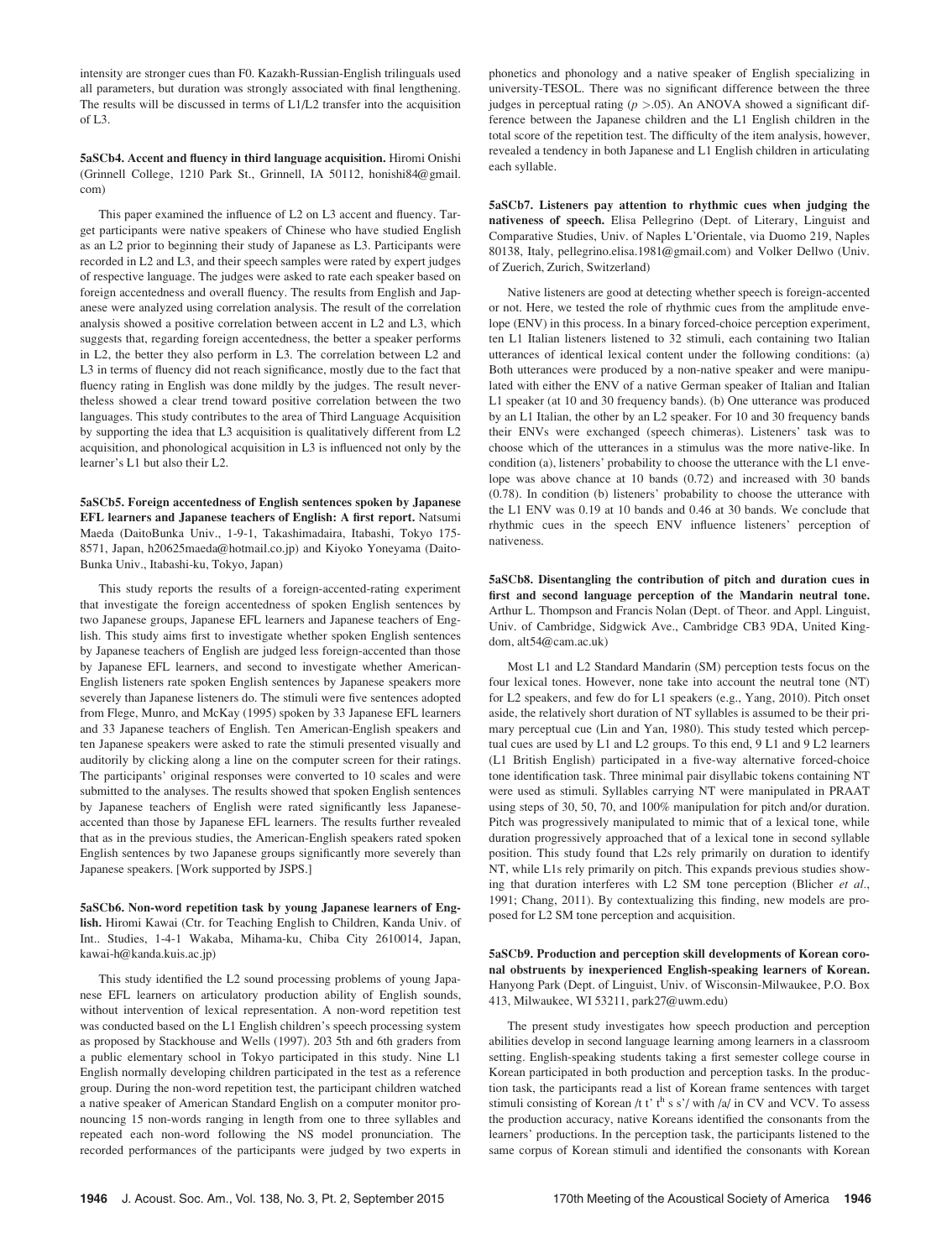orthography. The data were collected four times over two semesters: Week 5 or 6, and Week 13 or 14 of each semester. Results indicate that the learners' overall production and perception abilities are correlated to each other in some but not all data collection times. Further analyses show that over two semesters, most learners did not improve much in overall perception abilities. Not much learning occurred either in production or perception for some sounds (e.g., /s/, /s'/). These findings suggest different learning units for production and perception as well as the powerful influence of native language.

5aSCb10. Speaking rate variability in spontaneous productions by nonnative speakers. Tuuli Morrill (Linguist, George Mason Univ., 4400 University Dr., 3E4, Fairfax, VA 22030, tmorrill@gmu.edu) and Melissa Baese-Berk (Linguist, Univ. of Oregon, Eugene, OR)

Most research examining differences between native and non-native speech measures mean differences at the segmental level. Some work has examined non-segmental characteristics of speech such as speaking rate; however, this work has also typically examined only mean differences. In the present study, we ask whether within-speaker variability, in addition to mean differences, characterizes differences between non-native and native speech. Specifically, we examine speaking rate in spontaneous productions by both native and non-native speakers of English. Preliminary work suggests that rate change across utterances in read productions of non-native speech is more variable than in read productions of native speech (Baese-Berk and Morrill, 2014, Indianapolis ASA). However, it is possible that read speech contains sources of variability that are specific to processing difficulties during reading. In the present study, we examine native speakers of Korean and Mandarin producing spontaneous speech in English and compare their speech to both native speakers of English, and read productions by these same non-native speakers. We measure mean speaking rate within utterances, as well as the amount of rate change (slowing or speeding up of speaking rate) from utterance to utterance. Results will contribute to an understanding of the role of variability in non-native speech production.

5aSCb11. Effects of training methods and attention on the identification and discrimination of American English coda nasals by native Japanese listeners. Takeshi Nozawa (Lang. Education Ctr., Ritsumeikan Univ., 1-1-1 Nojihigashi, Kusatsu 525-8577, Japan, t-nozawa@ec.ritsumei.ac.jp)

The accuracy with which native Japanese listeners identified and discriminated American English coda nasals in /CVN/ context was assessed before and after training. The listeners were divided into four groups, each of which received a different type of training. Two of the four groups were vowel-oriented; one of these groups received vowel identification training (VI), while the other received vowel discrimination training (VD). The other two groups were nasal-oriented. One of the nasal-oriented groups received nasal identification training (NI), and the other received nasal discrimination training (ND). The results revealed that the two nasal-oriented groups made more gains in its ability to identify and discriminate American English coda nasals than the vowel-oriented groups after training. The result implies that identification and discrimination trainings are equally effective in improving listeners' sensitivity to identify and discriminate American English coda nasals. The two vowel-oriented groups achieved modest improvement in identification and discrimination accuracy, which suggests that repeated exposure to stimuli can enhance listeners' sensitivity even when their attention is not on the target segment.

5aSCb12. One of these accents sounds like the other; one of these accents is not the same. Rachel M. Miller (Psych., California State Univ. San Marcos, 333 S. Twin Oaks Valley Rd., San Marcos, CA 92078, rmiller@csusm.edu)

Accented speech occurs when the structure of a talker's native language causes deviations from the speech productions norms of the non-native language being produced (e.g., Spanish-accented English; Tarone, 1987). The current study tested sensitivity to deviations shared across accents by asking two groups of listeners to judge similarities and differences between Spanish- and Chinese-accented speech samples. The matching group was asked to judge whether a model's accented token (e.g., Spanish) was more similar in accent to a token in the same (e.g., Spanish) vs. a different accent (e.g., Chinese). The discrimination group was asked to judge whether a model's accented token (e.g., Spanish) was different in accent from a token in the same (e.g., Spanish) vs. a different accent (e.g., Chinese). Results showed that listeners are able to make similarity matches at significantly greater than chance (50%) levels, suggesting that they are perceptually sensitive to the similarities between non-native accents. However, listeners were not good at picking out the "dissimilar" accent. This experiment shows a discrepancy in listeners' ability to compare accents based on whether they focus their judgments on similarities or differences between the accents, suggesting that different cognitive processes may be used in matching versus discrimination type tasks.

5aSCb13. The effect of informational and energetic masking on foreignaccent adaptation. Elisa Ferracane, Cynthia P. Blanco, Michelle Dubois, Andrea Manrique, and Rajka Smiljanic (Linguist, Univ. of Texas, 305 E. 23rd St., Austin, TX 78712, elisa@ferracane.com)

Speech understanding in noisy environments can be compromised through energetic (EM) and informational (IM) masking. EM reduces intelligibility of target speech through spectro-temporal overlap with the masker at the auditory periphery level. IM refers to the higher-level interference, such as competing attention, linguistic interference, and increased cognitive load. The present study examined the effects of EM and IM on foreignaccent adaptation. Native English listeners heard blocks of sentences produced by native-accented (NA) or foreign-accented (FA) talkers (Korean, Spanish) mixed with speech-shaped noise (SSN) or two-talker, nativeaccented babble and responded to a visual probe. Preliminary results show that listeners were more accurate and faster in babble compared to SSN. The more successful FA adaptation in the babble condition may be related to the presence of dips in the masker energy or the ability of listeners to successfully separate FA target from the NA background speech. Additionally, the acoustic properties of the target sentences, such as speaking rate and pausing, are examined to understand their effect on FA adaptation in each of the two noise conditions. These findings suggest that IM was less disruptive than EM for FA adaptation even though listeners were processing FA speech with an increased cognitive load.

5aSCb14. The effect of background speech variation on perceived foreign accent. Dylan Pearson (Linguist, Univ. of Wisconsin-Milwaukee, 3243 N Downer Ave., Milwaukee, WI 53211, dvp@uwm.edu), Amara Sankhagowit (Linguist, Univ. of Chicago, Milwaukee, WI), and Hanyong Park (Linguist, Univ. of Wisconsin-Milwaukee, Milwaukee, WI)

We investigate what effect the presence of differing degrees of accented babble speech has on the perceived foreign accent of the target utterances. We presented various degrees of foreign accented English sentences in multi-talker babble conditions to native speakers of English to rate the accentedness on a  $1-9$  Likert scale. Male and female native speakers of English and native Korean speakers having light to heavy foreign accent produced the target stimuli. We overlapped babble recorded from two talkers (1 male and 1 female) to generate the multi-talker babbles, where the talkers were speaking in native English, native Korean, heavy accented English, and light accented English. Our results show a tendency for listeners to rate the stimuli presented in more native-rated babble as sounding more native-like than the same utterance presented with less native babble. The data also points to native target speech being more sensitive to a change in the degree of accent in babble than non-native target speech. All taken together, the results suggest a "bleedthrough effect" as a result of pieces of the background babble appearing to be processed along with the target speech, thus affecting the perceived accent.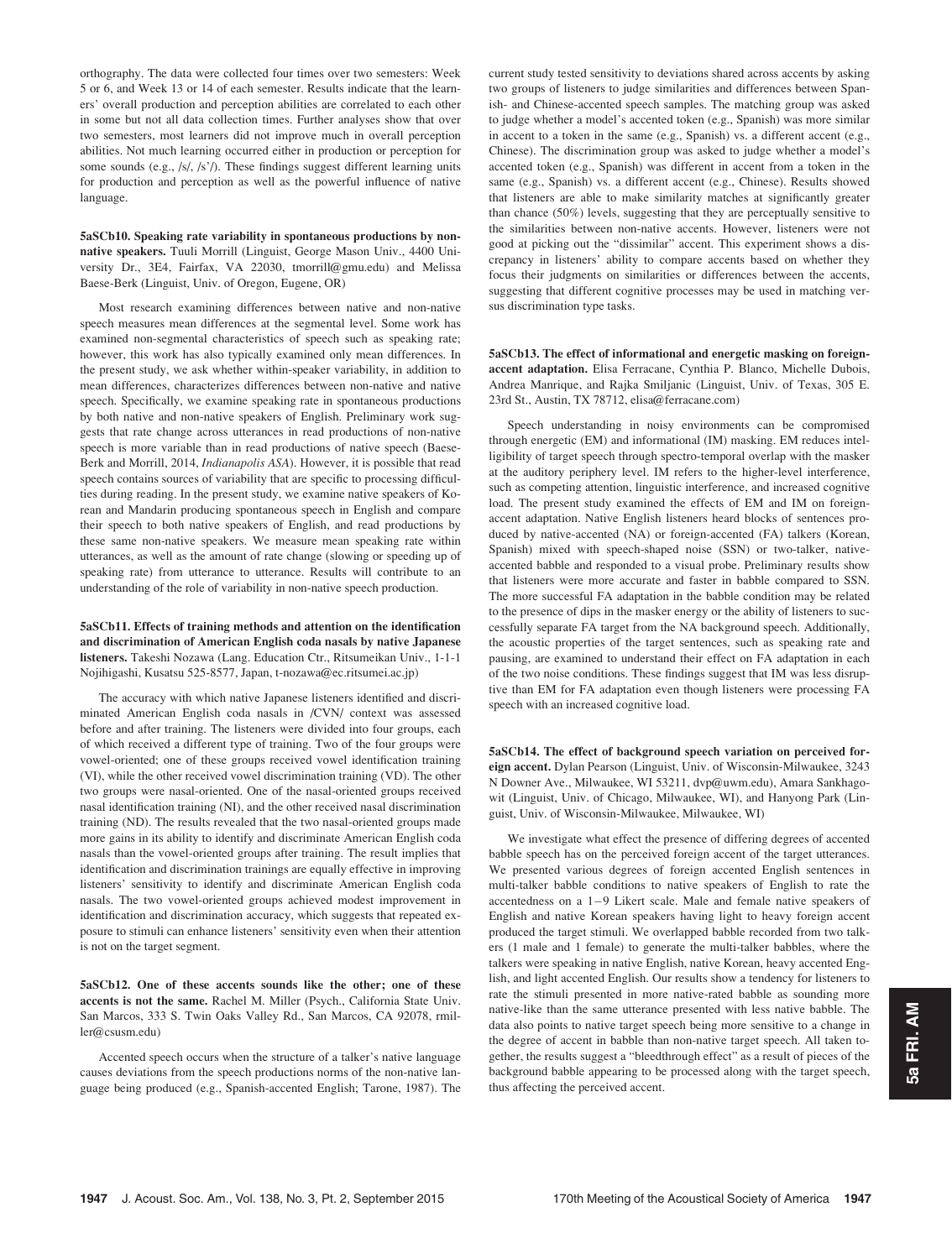# Session 5aUW

# Underwater Acoustics: Communications, Transducers, Target Response, and Nonlinear Acoustics

Raymond Lim, Cochair

Naval Surface Warfare Center Panama City Division, 110 Vernon Ave., Code X11, Panama City, FL 32407-7001

Simon E. Freeman, Cochair

Scripps Institution of Oceanography, 7038 Old Brentford Road, Alexandria, VA 22310

# Contributed Papers

8:00

5aUW1. A single equation for predicting required ocean and seismic acoustic fiber optic sensor response. Fred C. DeMetz (Sound Path Technologies, LLC, 9056 Camellia Ct, Ste. 100, Rancho Cucamonga, CA 91737, fred@soundpathtech.com)

In the past decade, requirements have evolved for systems of ocean bottom and seismic downhole acoustic sensors with high dynamic range, wider bandwidths, and which will operate reliably for a decade or more in highpressure-high-temperature environments. As seismic and acoustic survey spatial resolution, operating depth, and range requirements have increased, higher sensor string counts have been required to provide the needed improvements in target definition. Fiber optic sensors and telemetry systems are being developed which allow HPHT operation, without vulnerable electrical telemetry in the "wet" end of the system, and which can reliably transmit high-sensor count string outputs which are 10's of km from the processor. This paper introduces a modified version of the SONAR equation which allows straight forward estimation of the required fiber optic acoustic sensor response, early in the system design stage, and allows the system engineer to define and optimize sensor response requirements and help minimize system performance risks.

## 8:15

5aUW2. Wireless underwater acoustic beamforming using chip-scale atomic clock timers. Simon E. Freeman (Underwater Acoust., Naval Res. Lab., 6819 Duke Dr., Alexandria, VA 22307, simon.freeman@gmail.com), Lloyd Emokpae, and Geoffrey F. Edelmann (Underwater Acoust., Naval Res. Lab., Washington, DC)

Obtaining the directionality of the sound field is typically performed using a cabled array of hydrophones, connected to a central data collection device. The cable introduces vulnerability wherein an electrical break in the line or dragging by currents or anchors may render the array inoperable. An underwater wireless beamforming system, which transmits time and recorded low-frequency sounds using directional high-frequency acoustic communications between elements, is presented here. Each element is contained in a standalone housing that contains batteries, amplifiers, signal conditioning hardware and a field-programmable gate array (FPGA)-based signal processing computer. Low-frequency sounds are recorded at a sampling rate of 2 kHz, then transmitted using binary phase-shift-key (BPSK) encoding at a center frequency of 750 kHz. Inter-element spacing estimates are facilitated by the time-stamped high-frequency signals. System timing is controlled by a Symmetricom® SA.45s chip-scale atomic clock (CSAC) embedded in each unit, connected to the FPGA. In addition, a CSAC output waveform is divided and modified to form the high-frequency multiplier waveform for the BPSK signal. The elements were deployed in shallow water offshore of Panama City, FL, in August 2015. [This work was supported by the Office of Naval Research.]

8:30

5aUW3. Improved multiple focusing with adaptive time-reversal mirror in the ocean. Gi Hoon Byun and Jea Soo Kim (Ocean Eng., Korea Maritime and Ocean Univ., Korea Maritime Univ., Dongsam 2-dong, Yeongdo-gu, Busan 606-791, South Korea, gihoonbyun77@gmail.com)

The linearly constrained minimum variance (LCMV) method in adaptive signal processing is designed in such a way that it attempts to minimize the output power subject to constraints on the look directions. This adaptive method has been applied to time-reversal mirror (TRM) for simultaneous multiple focusing and its efficiency has been verified by [Kimet al., J. Acoust. Soc. Am. 109 (5), 1817–1825 (2001)]. However, the norm of the weighting vector  $\|w\|$  that satisfies the constraints tends to become very large when two probe sources (PS) are close to each other. It causes prominent spatial sidelobes as the weighting vector w is back-propagated in TR focusing. In this study, a relationship between  $\| \mathbf{w} \|$  and PS locations is illustrated, and LCMV method is partially reformulated to calculate the weighting vector w which satisfies new constraint responses, so that sidelobes are significantly suppressed. The proposed method for improved adaptive timereversal mirror for stable simultaneous multiple focusing is verified using numerical simulations and experimental data.

### $8.45$

5aUW4. Focal properties of an underwater acoustic Fresnel zone plate lens. David C. Calvo, Michael Nicholas, Abel L. Thangawng, and Christopher N. Layman (Acoust. Div., Naval Res. Lab., 4555 Overlook Ave., SW, Washington, DC 20375, david.calvo@nrl.navy.mil)

Fresnel zone plate (FZP) lenses provide thin alternatives to conventionally sized acoustic lenses. We present experimental characterization of an underwater acoustic FZP lens fabricated at the Naval Research Laboratory. This diffractive lens has a short focal length (numerical aperture angle of  $=62^{\circ}$ ) which provides a narrow focal spot with a diffraction limited firstnull radius  $0.61\lambda/\sin$ . The 13 in diameter FZP consists of opaque rubber foam rings attached to a thin PDMS rubber substrate. Ultrasonic measurements of transmission were made using a scanning needle hydrophone and a 200 kHz piston source. Measured focal gain varied between 20 and 15 dB for incidence angles between  $0$  and  $12^{\circ}$ , respectively. These gains agreed with predictions computed using a wide-angle beam propagation method. Measured transverse focal shift agreed with geometrical constructions used in conventional lens theory. Axisymmetric finite-element computations using Fourier decomposition of the oblique incident field are also presented which provide a more accurate treatment of scattering from the penetrable rubber foam. These simulations resolve high-order, very narrow focusing in regions close to the lens (~5 wavelengths). A comparison of spherical and coma aberration between a conventional and FZP lens are also reported. [Work sponsored by the Office of Naval Research.]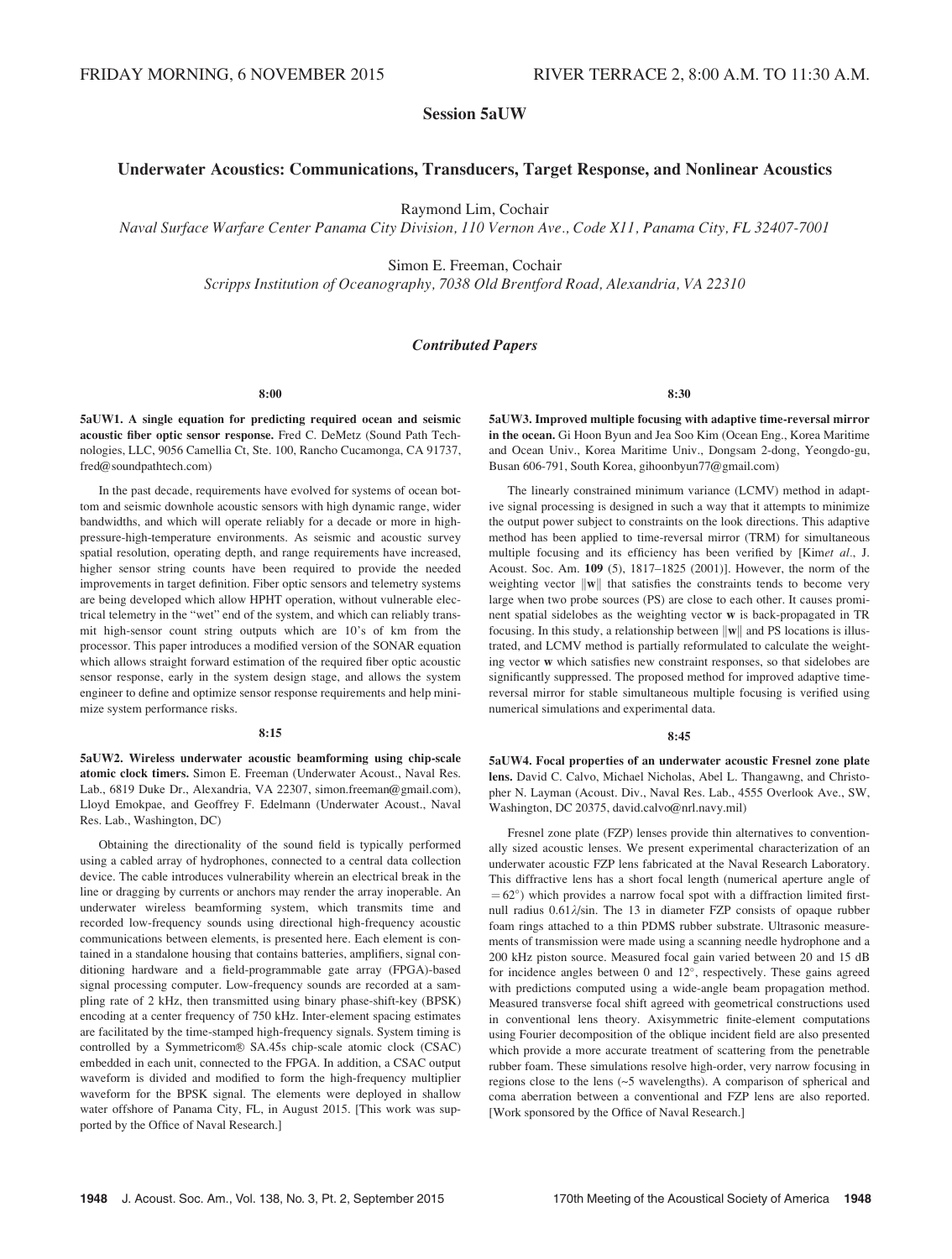5aUW5. High frequency p-wave attenuation dispersion in water-saturated granular medium with bimodal grain size distribution. Haesang Yang (Underwater Acoust. Lab., Dept. of Naval Archi. & Ocean Eng., Seoul National Univ., 1, Gwanak-ro, Gwanak-gu, Seoul 151-744, South Korea, coupon3@snu.ac.kr), Keunhwa Lee (Sejong Univ., Seoul, South Korea), and Woojae Seong (Seoul National Univ., Seoul, South Korea)

Compressional wave attenuation in water-saturated granular medium depends on both the frequency and grain size. In recent series of high frequency measurements on porous medium, such as water-saturated glass beads and marine sediments, the effect of grain size distribution on attenuation has been investigated, and a variety of grain size dependence on attenuation has been reported. Particularly, dispersion relation in the granular medium with bimodal grain size distribution is significantly different from that in the medium with unimodal grain size distribution. In this study, two sets of glass beads experiments employing unimodal and bimodal grain size distributions are performed. In order to examine wave propagation phenomenon in the bimodal grains, the attenuation dispersion is represented as a function of three parameters; porosity, volume fraction of scatterers, and Rayleigh parameter kd. Heuristic dispersion model considering scattering phenomenon will also be discussed for comparison with measurements.

#### 9:15

5aUW6. Equations describing finite-amplitude effects in acoustic fish abundance estimation. Per Lunde (Univ. of Bergen, Allegaten 55, Bergen N-5020 Bergen, Norway, per.lunde@ift.uib.no)

Species identification of fish and abundance estimation of zooplankton employ frequencies typically in the range of 20–400 kHz. Estimates are based on measurement of (a) the single-target backscattering cross section,  $\sigma_{\rm bs}$ , used in echo sounder calibration and fish target strength measurements; and (b) the volume backscattering coefficient,  $s_v$ , used in oceanic surveying. The power budget equations used today for  $\sigma_{bs}$  and  $s_v$  preassume small-amplitude signals (i.e., linear sound propagation). For operating frequencies about 100 kHz and higher, finite-amplitude (nonlinear) sound propagation effects in seawater may cause measurements errors at accessible echo sounder transmit power levels. In the present work, power budget equations are derived for  $\sigma_{bs}$  and  $s_y$  that account for finite-amplitude sound propagation effects. The expressions derived can be used to establish upper limits for echo sounder transmit power levels, in order to reduce finite-amplitude errors in calibration and surveying. They can alternatively be used to develop correction factors for calibration and/or survey data already subjected to finite-amplitude errors. The expressions derived are fully consistent with the small-signal expressions used in fisheries acoustics today.

#### 9:30

5aUW7. A cavitation threshold for transient signals applied to laboratory-scale sparker-induced pulses. J. James Esplin (Acoust., Penn State Univ., 201 Appl. Sci. Bldg., University Park, PA 16802, jje166@psu.edu), Benjamin Kim (Appl. Res. Lab., Penn State Univ., University Park, PA), and R. Lee Culver (Appl. Res. Lab., Penn State Univ., State College, PA)

The phenomenon known as cavitation can occur when a volume of liquid is subjected to a pressure that falls below a "cavitation threshold". Following this cavitation inception, a rupturing of the fluid or rapid growth of microbubbles occurs. The cavitation threshold is typically thought to be equal to the vapor pressure of the fluid; however, laboratory experiments involving underwater high-amplitude sparker-induced pulses have demonstrated that this is not necessarily the case. This presentation introduces a generalized threshold for transient acoustic pulses based on previous work of a threshold for constant-frequency transient signals. The output of this transient cavitation threshold will be compared against simulation and experiment.

5aUW8. Nonlinear acoustic pulse propagation in ocean waveguides containing an elastic seabed. Joseph T. Maestas (Appl. Mathematics & Statistics, Colorado School of Mines, 1500 Illinois St., Golden, CO 80401, jmaestas@mines.edu) and Jon M. Collis (Lincoln Lab., Lexington, MA)

High intensity underwater sources, such as explosions, generate nonlinear finite-amplitude pulses that behave differently than linear acoustic pulses within shallow water waveguides. The nonlinearity is known to decrease the critical angle for total internal reflection from that of the linear case when the seafloor is approximated as a fluid. However, this result has not been extensively studied for elastic seafloors where shear waves are present. In this work, a time-domain model is developed assuming an isotropic linear elastic bottom, inviscid water column, and allowing for nonlinear advective acceleration and a nonlinear equation of state. The model is numerically implemented using a high-order Godunov scheme and then benchmarked against tank experiment data for the linear case. The nonlinear model is used to study the critical grazing angle for ocean bottoms of varying shear speeds to determine the combined effect of nonlinearity and elasticity on bottom penetration.

## 10:00–10:15 Break

#### 10:15

5aUW9. Estimation of cylinder orientation using autonomous underwater vehicle mapping of bistatic scattered fields. Erin M. Fischell and Henrik Schmidt (Mech. Eng., MIT, 77 Massachusetts Ave., 5-204, Cambridge, MA 02139, emf43@mit.edu)

When an aspect-dependent target is insonified by an acoustic source, distinct features are produced in the resulting bistatic scattered field. These features were exploited in a process for estimating target aspect angles that was demonstrated on a real-world data set using models produced using simulation data. Bistatic scattering data was collected during an experiment in November 2014 in Massachusetts Bay using a ship-based acoustic source producing 7-9kHz LFM chirps and a steel pipe target. The true target orientation was unknown, as the target was dropped from the ship with no rotation control. The Autonomous Underwater Vehicle (AUV) Unicorn, fitted with a 16-element nose array and data acquisition payload, was deployed in broadside data collection behaviors around the target, and the ship was moved to create two target aspects. Scattering data was collected for each target aspect angle. A Support Vector Machine (SVM) regression model was trained using simulated scattering bistatic field data from the OASES-SCATT simulation package. This model was used to estimate the target aspect angles using the real data collected by the AUV during the experiment. The aspect angle estimates were consistent with experimental observations of relative source positioning based on ship position.

## 10:30

5aUW10. Extending the distributed-basis transition matrix for acoustic target scattering to highly oblate elastic objects in free-field. Raymond Lim (Naval Surface Warfare Ctr. Panama City Div., 110 Vernon Ave., Code X11, Panama City, FL 32407-7001, raymond.lim@navy.mil)

In previously presented work, a variant of Waterman's transition (T) matrix utilizing an ansatz for problematic outgoing basis functions in standard formulations was proposed and demonstrated to improve the stability of free-field acoustic scattering calculations for elongated axisymmetric elastic objects. The ansatz replaced the basis causing instability with a non-local basis consisting of low-order spherical functions made into a complete set by distributing the functions along the axis within the object. Unfortunately, as pointed out by Doicu, et al. [Acoustic & Electromagnetic Scattering Analysis Using Discrete Sources, Academic Press, London, 2000], these bases are not as useful for expanding surface fields on oblate axisymmetric shapes. However, they suggested an alternative basis for such shapes in the form of loworder spherical functions made complete by analytically continuing them into a complex plane of the axial coordinate of the object and distributing them along the imaginary axis of this axial coordinate. This presentation will show how this alternative performs in our T-matrix formulation for highly oblate axisymmetric objects, discuss sources of residual noise, and suggest ways to remediate the noise for such shapes. [Work supported by ONR.]